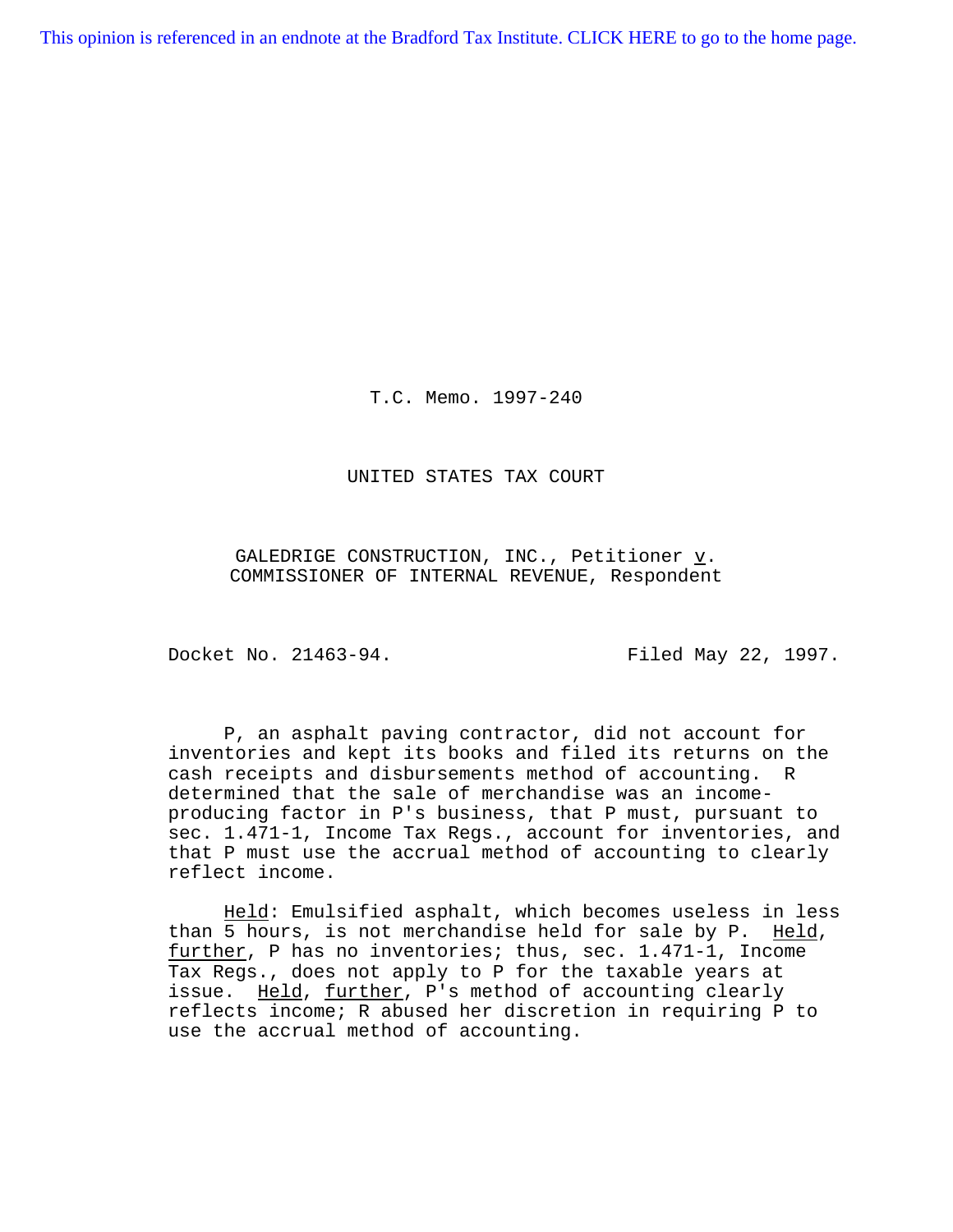John P. McDonnell, for petitioner.

Ronald G. Dong, for respondent.

# MEMORANDUM FINDINGS OF FACT AND OPINION

PARR, Judge: Respondent determined deficiencies in petitioner's Federal income tax for taxable years 1989 and 1990 of \$111,613 and \$775, respectively. Respondent also determined a section 6661 addition to petitioner's tax of \$27,903 for taxable year 1989. All section references are to the Internal Revenue Code in effect for the taxable years in issue, and all Rule references are to the Tax Court Rules of Practice and Procedure, unless otherwise indicated. All dollar amounts are rounded to the nearest dollar.

The issue for decision is: Whether respondent's determination that petitioner must account for inventories and use the accrual method of accounting (accrual method) was an abuse of discretion where petitioner accounted for the materials consumed in its service business as supplies. We hold it was.<sup>1</sup>

# FINDINGS OF FACT

Some of the facts have been stipulated. The stipulated facts and the accompanying exhibits are incorporated into our

 $- 2 -$ 

<sup>&</sup>lt;sup>1</sup> Due to our finding that petitioner is not required to use an inventory method of accounting, and that respondent abused her discretion in requiring petitioner to change its method of accounting, we need not address the issue of whether petitioner is liable for an addition to tax or penalty for a substantial understatement of income tax.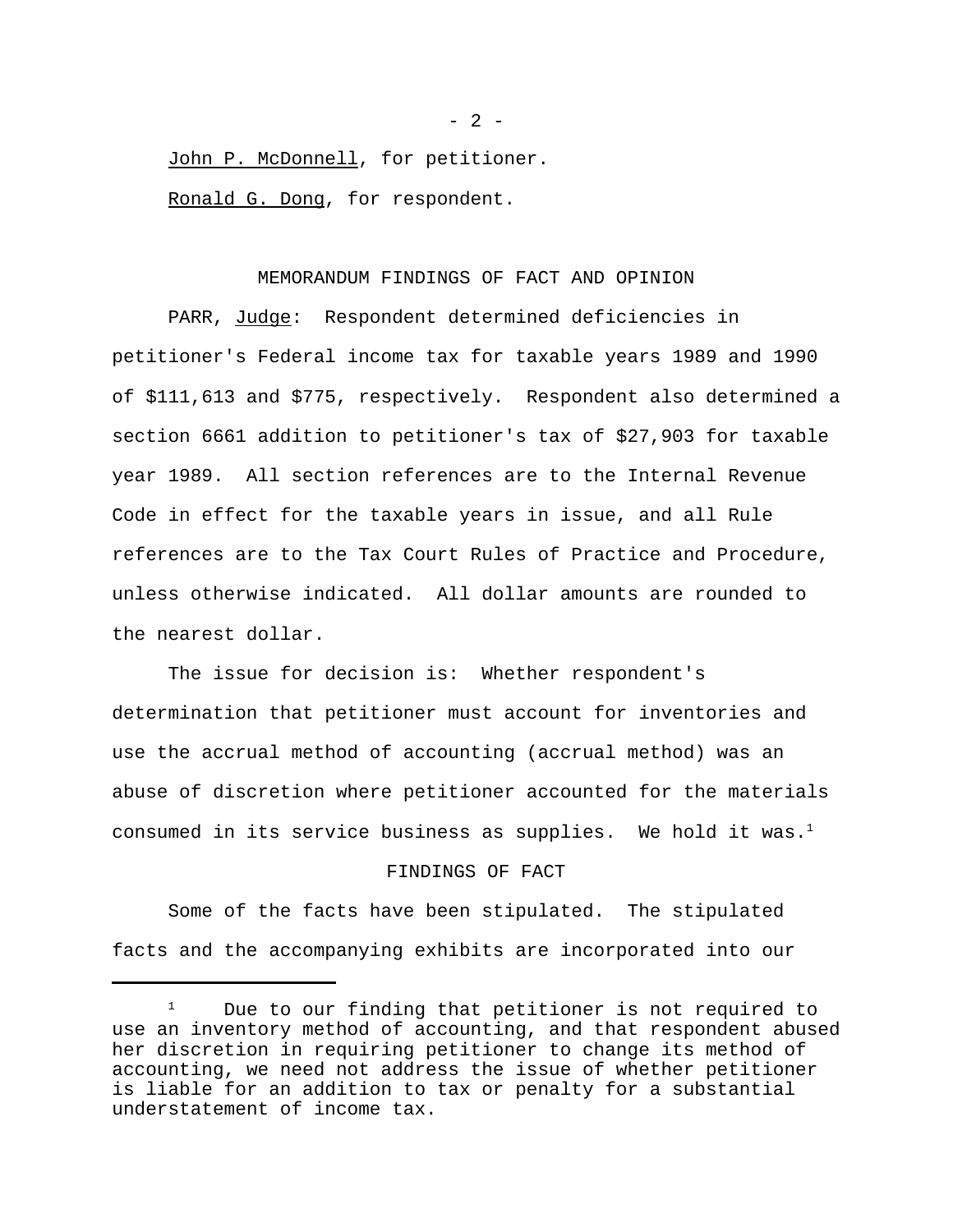findings by this reference. At the time the petition in this case was filed, petitioner's principal place of business was located in Alviso, California. Petitioner keeps its books and records on the cash method and has always done so. It files its Federal income tax return using a fiscal year ending June 30.

Petitioner is a corporation engaged in the business of asphalt paving and related services. Potential customers contact petitioner, asking for an estimate to perform asphalt paving work. Petitioner sends an estimator to examine the area to be paved, to measure it, and to determine the approximate amount of asphalt needed for the job. The estimator also considers the equipment, number of workers, and time required to complete the job. Two jobs could require the same amount of asphalt but have different costs. For instance, it requires more time, and possibly different equipment, to pave a parking lot with structures on it than a wide-open parking lot.

 The estimator prepares a "proposed worksheet", which indicates all the factors involved in estimating a bid price for a job. During the years in issue, the proposed worksheet had three cost columns: Equipment, labor, and materials. The equipment column had spaces to enter a description of the equipment required, the hours required, and the hourly cost of the equipment. The labor column had spaces to enter the laborers' names, the hours required, and the hourly cost of each laborer. Finally, the materials column had spaces for the

 $- 3 -$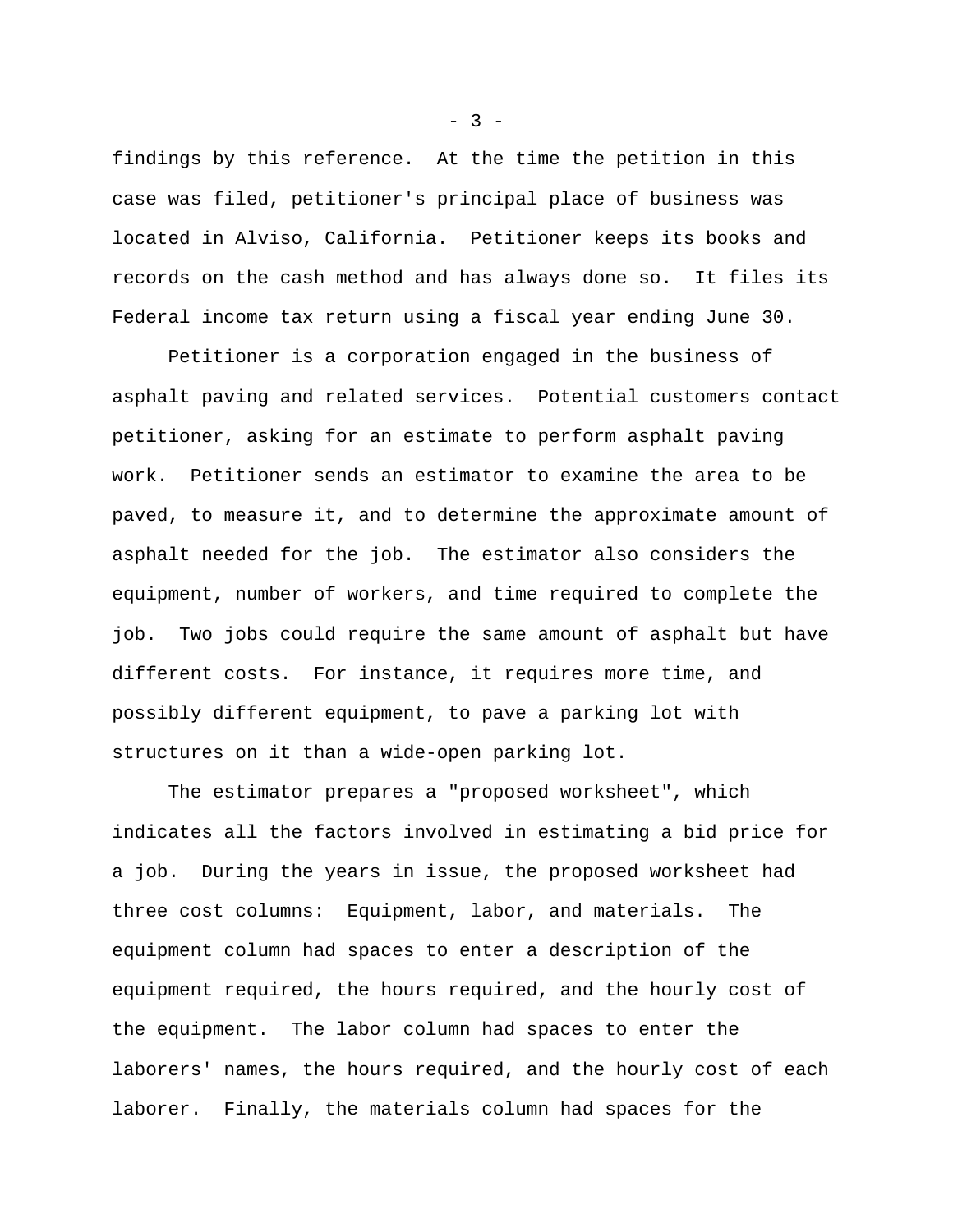quantity of asphalt required, the source of the asphalt, and the unit rate of the asphalt charged by the supplier. Using his or her best judgment, the estimator filled in the equipment and labor columns. To fill in the materials column, the estimator called an asphalt supplier to determine the unit rate for the asphalt. This rate was then entered into the materials column; petitioner did not increase the estimated cost of the asphalt. After each column was completed, the column totals were summed and combined to arrive at a total direct expense. The total direct expense was then increased by either 20 or 25 percent to recover overhead expenses and to make a profit on the job.

The proposal sent to the customer contained a lump-sum bid; it did not break out the various costs making up the bid. Petitioner used two or three asphalt suppliers during the years at issue and generally would not adjust its bids to compete with an opposing paving contractor. If accepted, the proposal formed the basis of the contract between petitioner and the customer.<sup>2</sup>

Once the contract was signed, petitioner obtained the asphalt to be used in the paving job. Petitioner never acquired asphalt from a supplier without a signed contract with a customer.

 $- 4 -$ 

When a job exceeded the scope of the original contract, petitioner charged the customer on a time and materials basis. The record is sparse with respect to the specific computation of the time and materials charge. In any event, it appears that this type of charge was uncommon.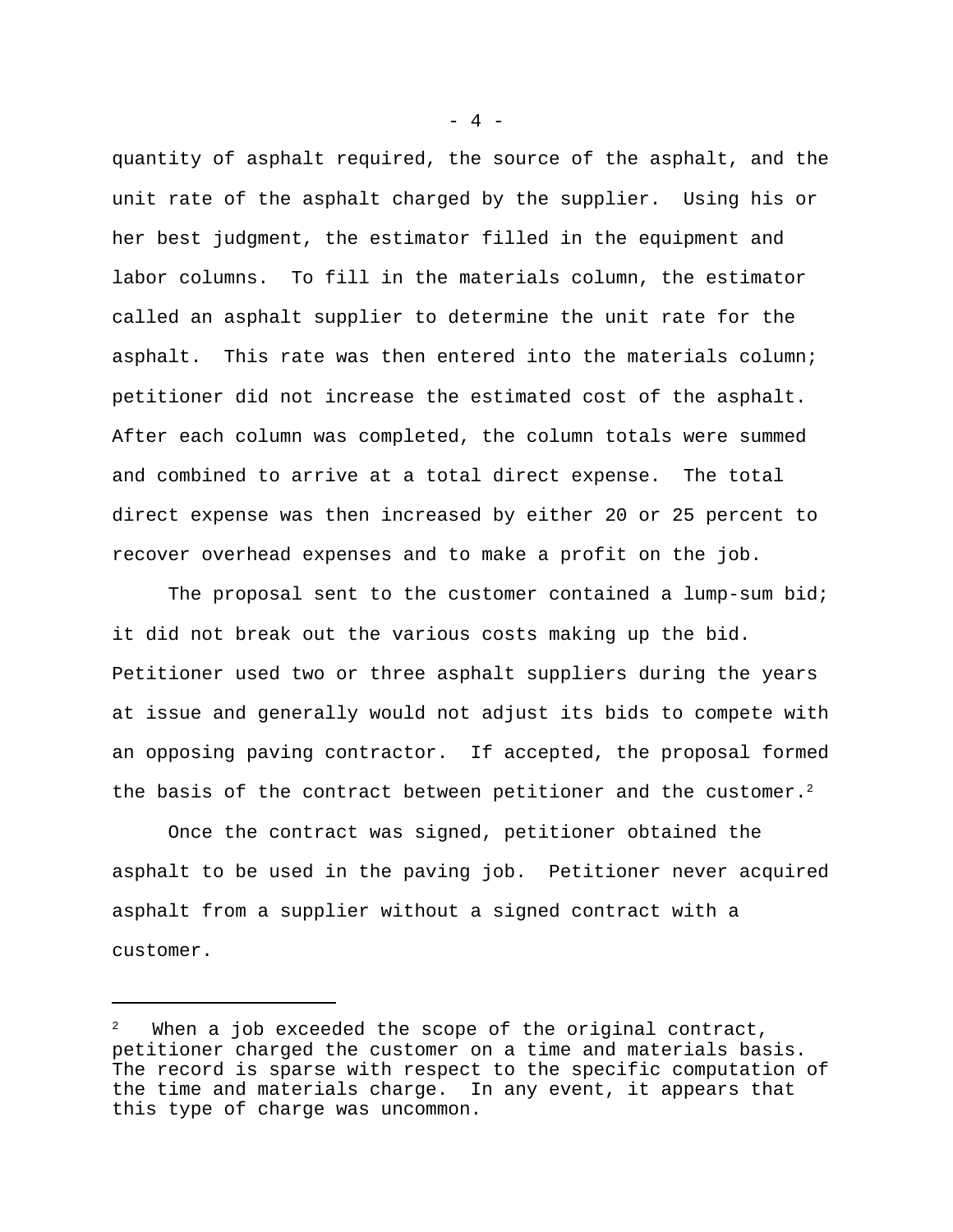In performing its contracts, petitioner took delivery of the materials directly from the asphalt supplier. Petitioner's driver picked up the asphalt and took it directly to the job site. The asphalt had to be laid within 2 to 5 hours from the time it was picked up from the plant, or it would become rock hard and have to be thrown away. Petitioner had no way to extend the time that asphalt is in an emulsified condition. Once the asphalt hardened, it could not be melted and reused; nor could it be returned for credit to the asphalt supplier.

Petitioner generally worked on only one job at a time, lasting a week or less. When the job was finished, petitioner billed the customer and created an accounts receivable on its books. The asphalt company sent petitioner an invoice, usually due within 30 days, which petitioner paid only after it received payment from its customer. Although petitioner, not the customer, usually paid the supplier, there were some customers who paid the supplier directly for the asphalt used on a job. This was an uncommon event, however, that did not occur during the years at issue. Occasionally, customers issued a joint check to petitioner and the supplier so that, in effect, the customer paid the supplier.

Petitioner's asphalt costs for the tax years 1989 and 1990 were \$930,960 and \$855,566, respectively. Petitioner deducted the cost of the asphalt as a supplies expense on its tax returns for the years at issue.

 $-5 -$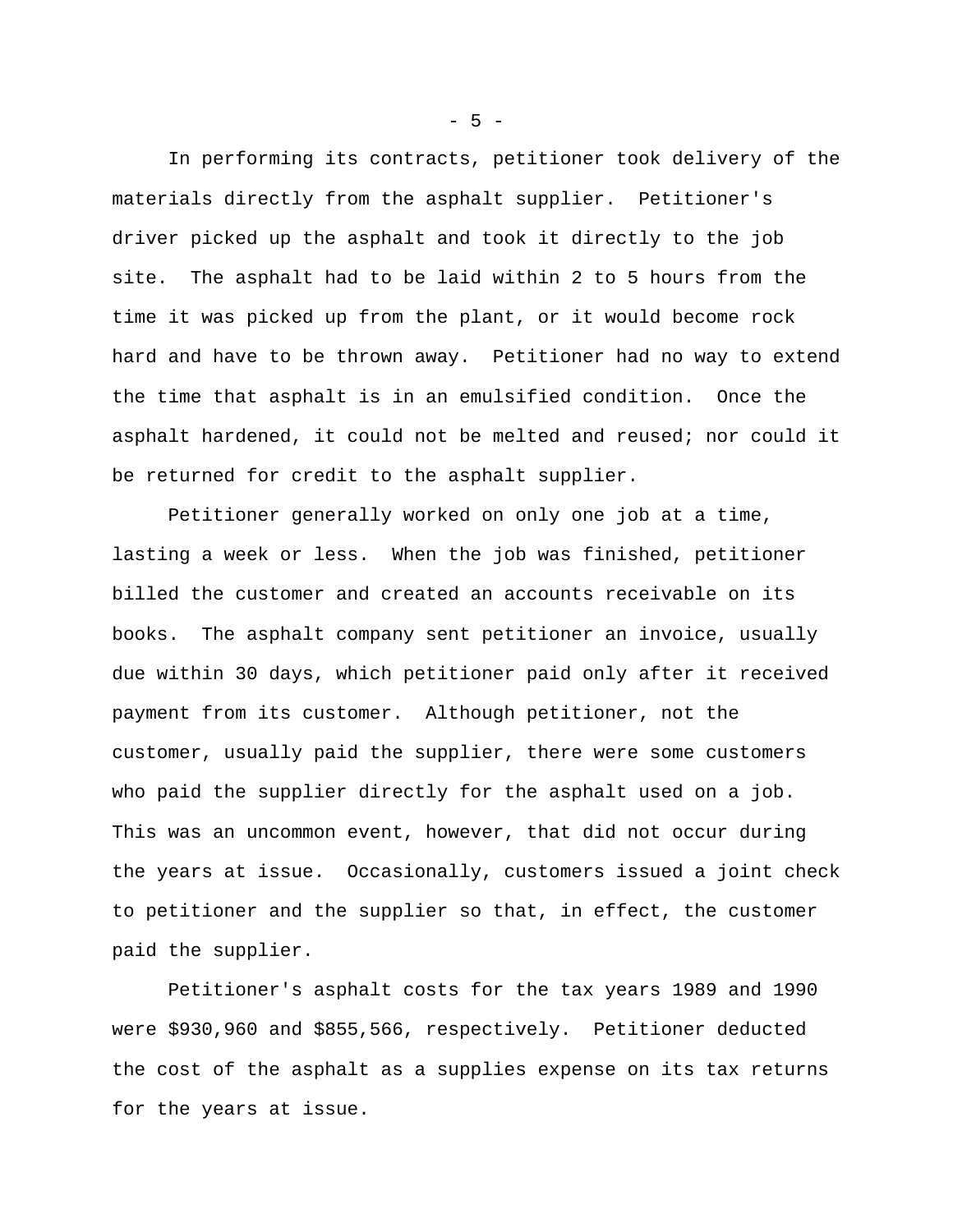# - 6 -

#### OPINION

The principal issue for decision is whether it was an abuse of respondent's discretion to require petitioner to change from the cash method of accounting to the accrual method of accounting.<sup>3</sup> Subsumed in this issue is the question of whether petitioner should be required to use inventories for tax purposes.4

<sup>3</sup> Sec. 446 provides in pertinent part:

SEC. 446(a). General Rule.--Taxable income shall be computed under the method of accounting on the basis of which the taxpayer regularly computes his income in keeping his books.

(b) Exceptions.--If no method of accounting has been regularly used by the taxpayer, or if the method used does not clearly reflect income, the computation of taxable income shall be made under such method as, in the opinion of the Secretary, does clearly reflect income.

(c) Permissible Methods.--Subject to the provisions of subsections (a) and (b), a taxpayer may compute taxable income under any of the following methods of accounting--

(1) the cash receipts and disbursements method;

(2) an accrual method;

(3) any other method permitted by this chapter; or

(4) any combination of the foregoing methods permitted under regulations prescribed by the Secretary.

<sup>4</sup> Sec. 471 provides in pertinent part:

SEC. 471(a). General Rule.--Whenever in the opinion of the Secretary the use of inventories is necessary in order clearly to determine the income of (continued...)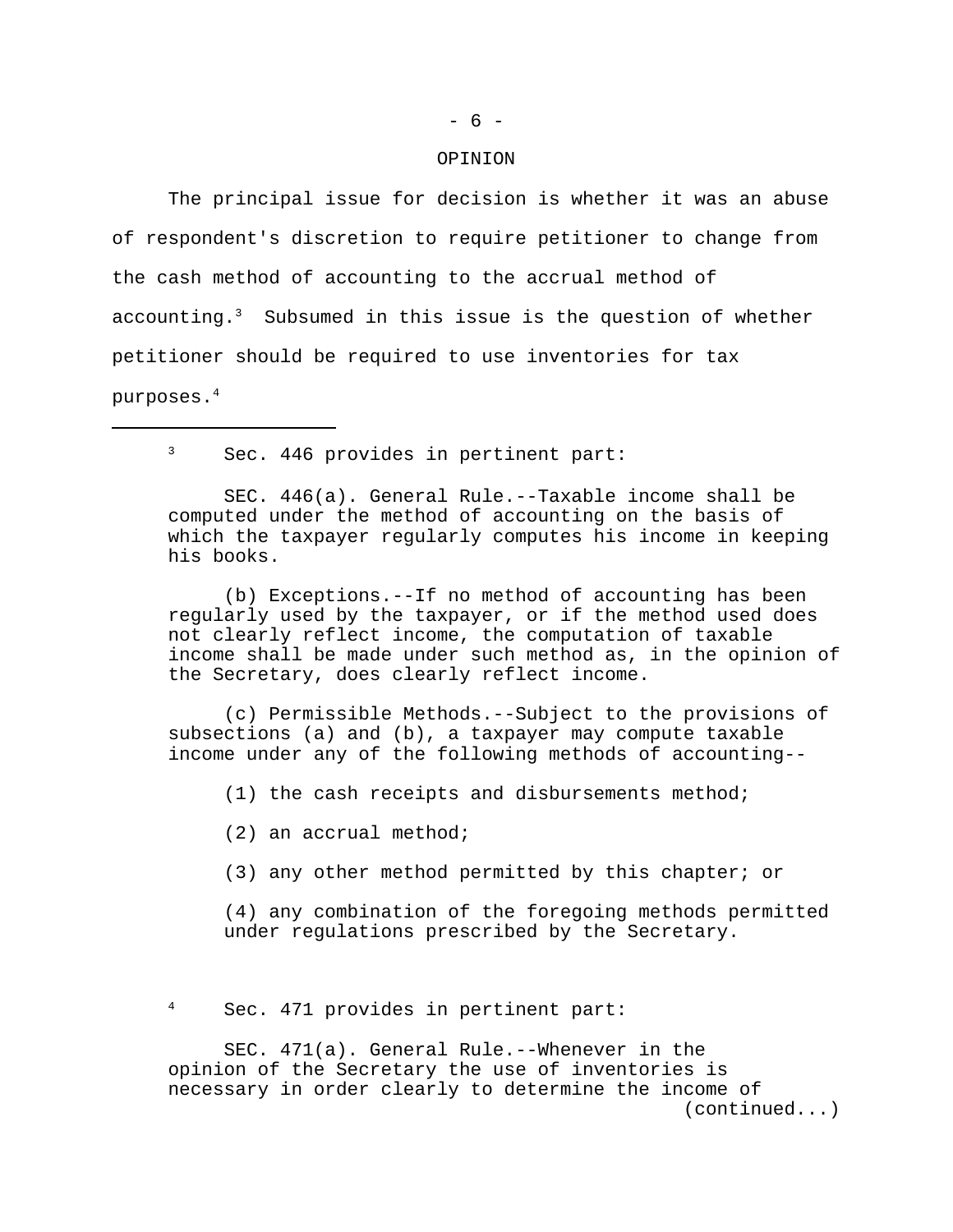A taxpayer that has inventories is required to use the accrual method, unless it can show that use of another method (here, the cash method) would produce a substantial identity of results and that the Commissioner's determination requiring a change is an abuse of discretion. Ansley-Sheppard-Burgess Co. v. Commissioner, 104 T.C. 367, 377 (1995); see also Knight-Ridder Newspapers, Inc. v. United States, 743 F.2d 781, 789, 791-793 (11th Cir. 1984); Wilkinson-Beane, Inc. v. Commissioner, 420 F.2d 352 (1st Cir. 1970), affg. T.C. Memo. 1969-79.

### A. Merchandise

Respondent determined that during the years in issue petitioner's asphalt was merchandise that was an income-producing factor, that petitioner therefore had inventories, and thus it must use the accrual method of accounting in order to clearly reflect taxable income. Petitioner asserts that it is primarily in the business of providing service; its clients purchase its expertise in paving. Furthermore, petitioner contends that

By regulation, the Secretary has determined that inventories are necessary if the production, purchase, or sale of merchandise is an income-producing factor. Sec. 1.471-1, Income Tax Regs. Completing the statutory and regulatory scheme, sec. 1.446- 1(c)(2)(i), Income Tax Regs., provides that a taxpayer that has inventory must also use the accrual method of accounting with regard to purchases and sales.

 $4($ ...continued)

any taxpayer, inventories shall be taken by such taxpayer on such basis as the Secretary may prescribe as conforming as nearly as may be to the best accounting practice in the trade or business and as most clearly reflecting the income.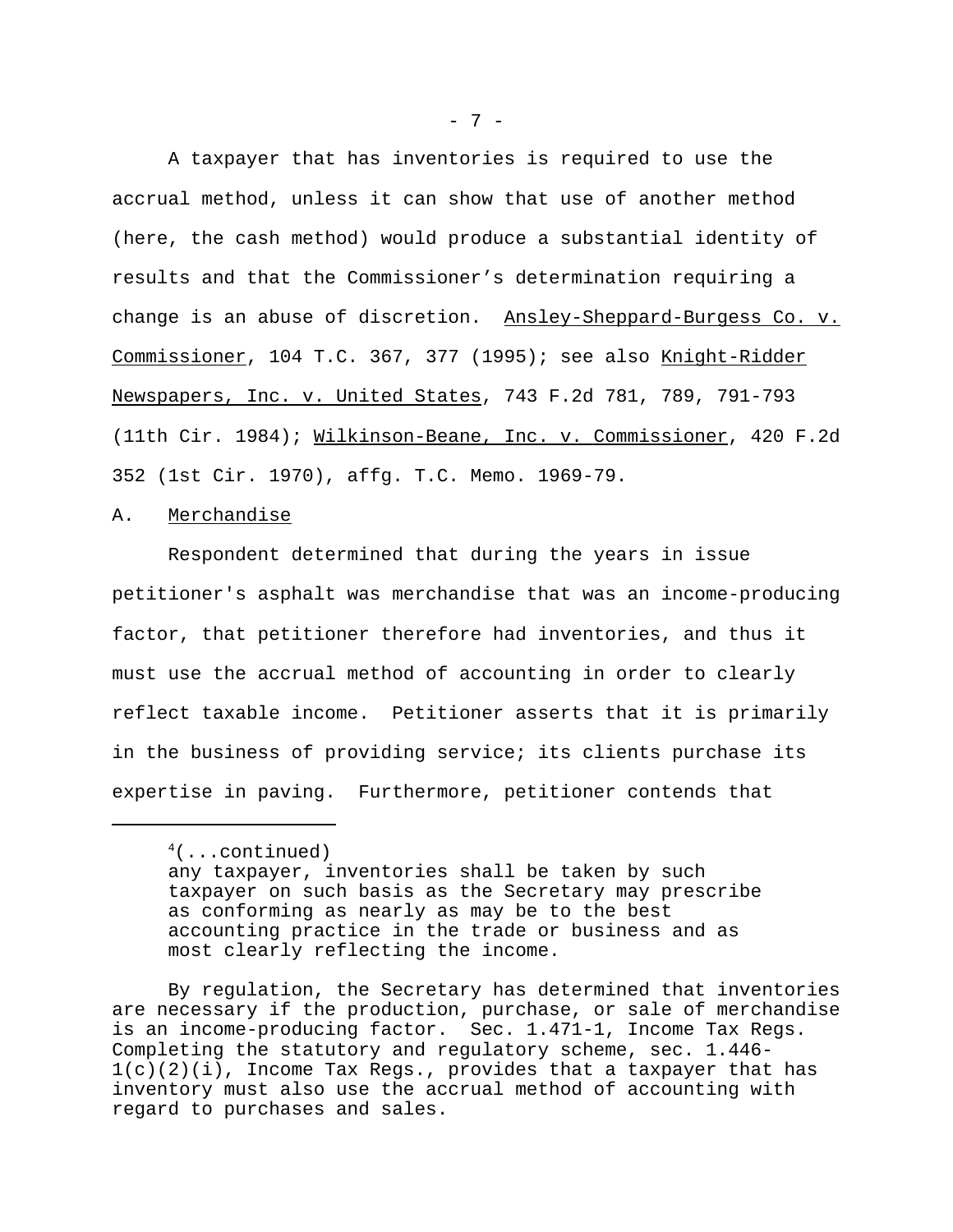respondent has no authority to require it to use an inventory method of accounting when there is nothing on hand at the end of the day to count. Finally, petitioner argues that the asphalt is neither merchandise nor an income-producing factor.

Petitioner deducted the cost of the asphalt as a supplies expense under section 162 and section 1.162-3, Income Tax Regs. Section 162(a) allows a deduction for "all the ordinary and necessary expenses paid or incurred during the taxable year in carrying on any trade or business". Section 1.162-3, Income Tax Regs., provides in pertinent part:

Cost of materials.--Taxpayers carrying materials and supplies on hand should include in expenses the charges for materials and supplies only in the amount that they are actually consumed and used in operation during the taxable year for which the return is made, provided that the costs of such materials and supplies have not been deducted in determining the net income or loss or taxable income for any previous year. \* \* \*

The statute and regulations do not define "merchandise" or "inventory", nor do they clearly distinguish between "materials and supplies" that are not actually consumed and remain on hand, and inventory. However, we must decide whether the emulsified asphalt petitioner uses is a supply within the meaning of section 162 or inventory within the meaning of section 471. We begin by acknowledging that the authorities in this area are not easily reconcilable.5

<sup>5</sup> See Nolan, "Can the Cash Method of Accounting Clearly Reflect Income?" Tax Notes 1063 (Feb. 24, 1997) and 1175 (March (continued...)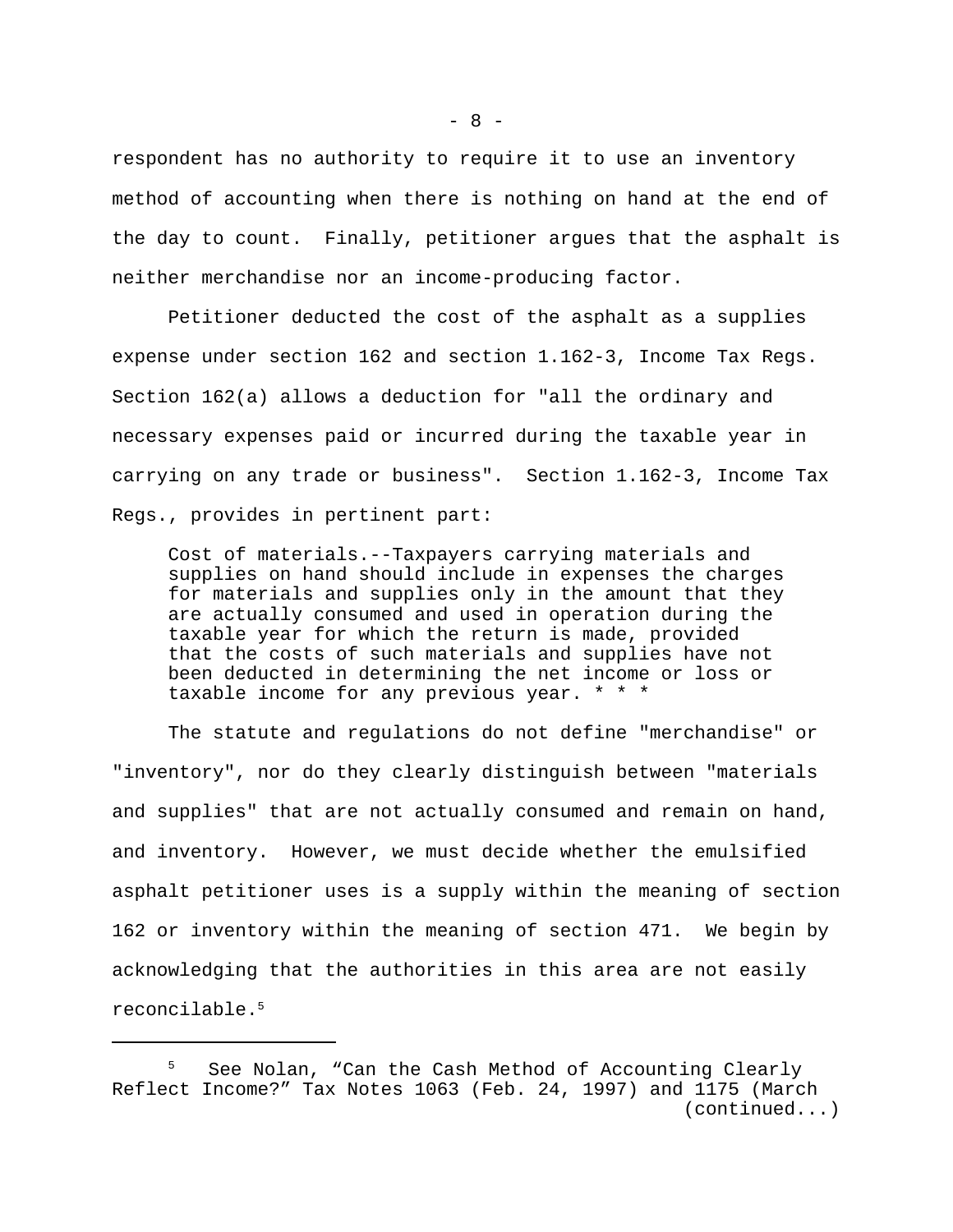At the outset, we note that it is clear that petitioner provides a service to its clients; if its clients wanted only to purchase asphalt, they could have done so by dealing directly with the asphalt supplier.

Previously, we examined certain service transactions to determine whether the transaction in substance involved solely the sale of a service, or whether the transaction involved the sale of a service and merchandise. Wilkinson-Beane, Inc. v. Commissioner, supra (funeral business's caskets are merchandise); Thompson Elec., Inc. v. Commissioner, T.C. Memo. 1995-292 (electrical contractor's wire, conduit, and electrical panels are merchandise); Honeywell Inc. v. Commissioner, T.C. Memo. 1992-453 (taxpayer's "consideration" of cost of rotable parts in determining amount of fixed fee charged customers in maintenance service business does not establish that those parts were acquired and held for sale; held, rotable spare parts are not merchandise), affd. without published opinion 27 F.3d 571 (8th Cir. 1994); J.P. Sheahan Associates, Inc. v. Commissioner, T.C. Memo. 1992-239 (contractor's roofing materials are merchandise); Surtronics, Inc. v. Commissioner, T.C. Memo. 1985-277 (electroplating metals are merchandise). In this case, we must decide whether petitioner is a seller of only a service or a seller of a service and merchandise.

- 9 -

 $5($ ...continued)

<sup>3, 1997),</sup> and the authorities cited therein.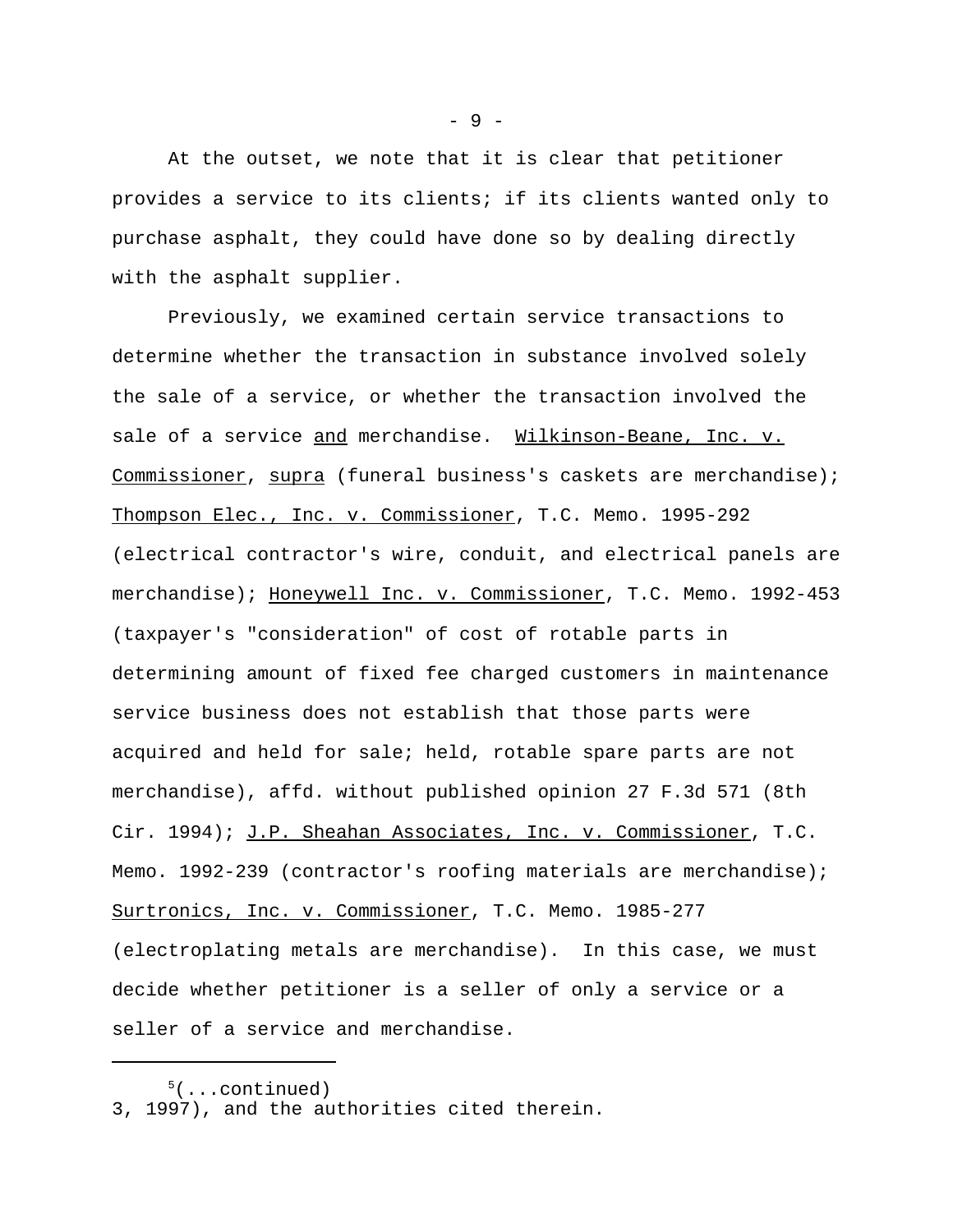Petitioner asserts that respondent has no authority to require it to use inventory accounting when there is nothing on hand at the end of the day to count. Petitioner acquired asphalt directly from the supplier, drove to the job site, and poured it within a few hours. Any asphalt not laid within 2 to 5 hours of acquisition hardened and had to be discarded. Thus, hardenedbut-unlaid asphalt was worthless for the job for which it was ordered and for any other job.

Petitioner's position has commonsense appeal and some support in law and in industry practice. See Ansley-Sheppard-Burgess Co. v. Commissioner, supra (Commissioner agreed that taxpayer/contractor did not have inventory). Furthermore, until the early 1990's, the Commissioner generally permitted construction contractors to account for construction materials and supplies as supplies, rather than as inventory. See, e.g., id. at 375 ("The cash method of accounting has been widely used throughout the contracting industry and accepted by respondent since time immemorial."); Hunt Engg. Co. v. Commissioner, T.C. Memo. 1956-248 (construction contractor purchasing materials for various jobs as they were needed maintained no inventories; cash method clearly reflected income).

 $- 10 -$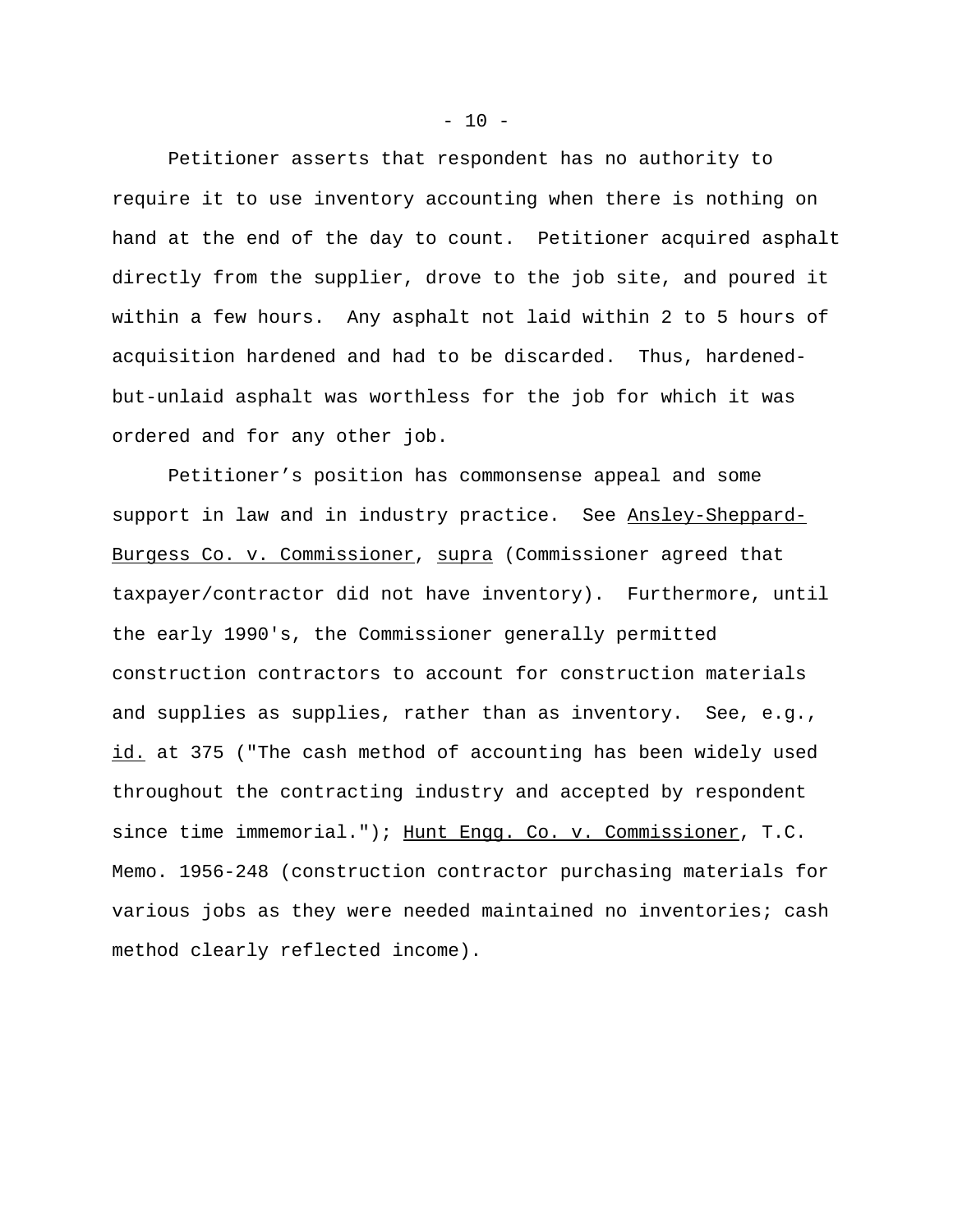Beginning in the early 1990's, the Commissioner began to require contractors to account for the materials used in construction as merchandise inventory.<sup>6</sup>

In J.P. Sheahan Associates, Inc. v. Commissioner, supra, a roofing company argued that because it ordered materials only on an "as needed" basis (leftover materials were either returned to the supplier for credit or held by the taxpayer at one of its base locations until shipped to a job site), it had no yearend inventory and therefore did not hold merchandise for sale within the meaning of the regulations. The Court said:

In so contending, petitioner ignores the fact that the regulations speak in terms of "every case in which the production, purchase, or sale of merchandise is an income-producing factor." This is the foundation for the determination by respondent, pursuant to section 471, that inventories should be used; the fact that such use may produce a zero or minimal year-end inventory is irrelevant. [Citations omitted.<sup>7</sup>]

Under J.P. Sheahan Associates, Inc., it is irrelevant whether the taxpayer has merchandise on hand at the end of the year for the determination that it must "utilize the inventory method in computing its taxable income." Id. Thus, the fact that petitioner had no emulsified asphalt on hand at the end of

See Nolan, "Can the Cash Method of Accounting Clearly Reflect Income?" Tax Notes 1063 (Feb. 24, 1997).

In so holding, the Court distinguished as dicta certain language in Asphalt Prods. Co. v. Commissioner, 796 F.2d 843 (6th Cir. 1986), affg. in part and revg. in part Akers v. Commissioner, T.C. Memo. 1984-208.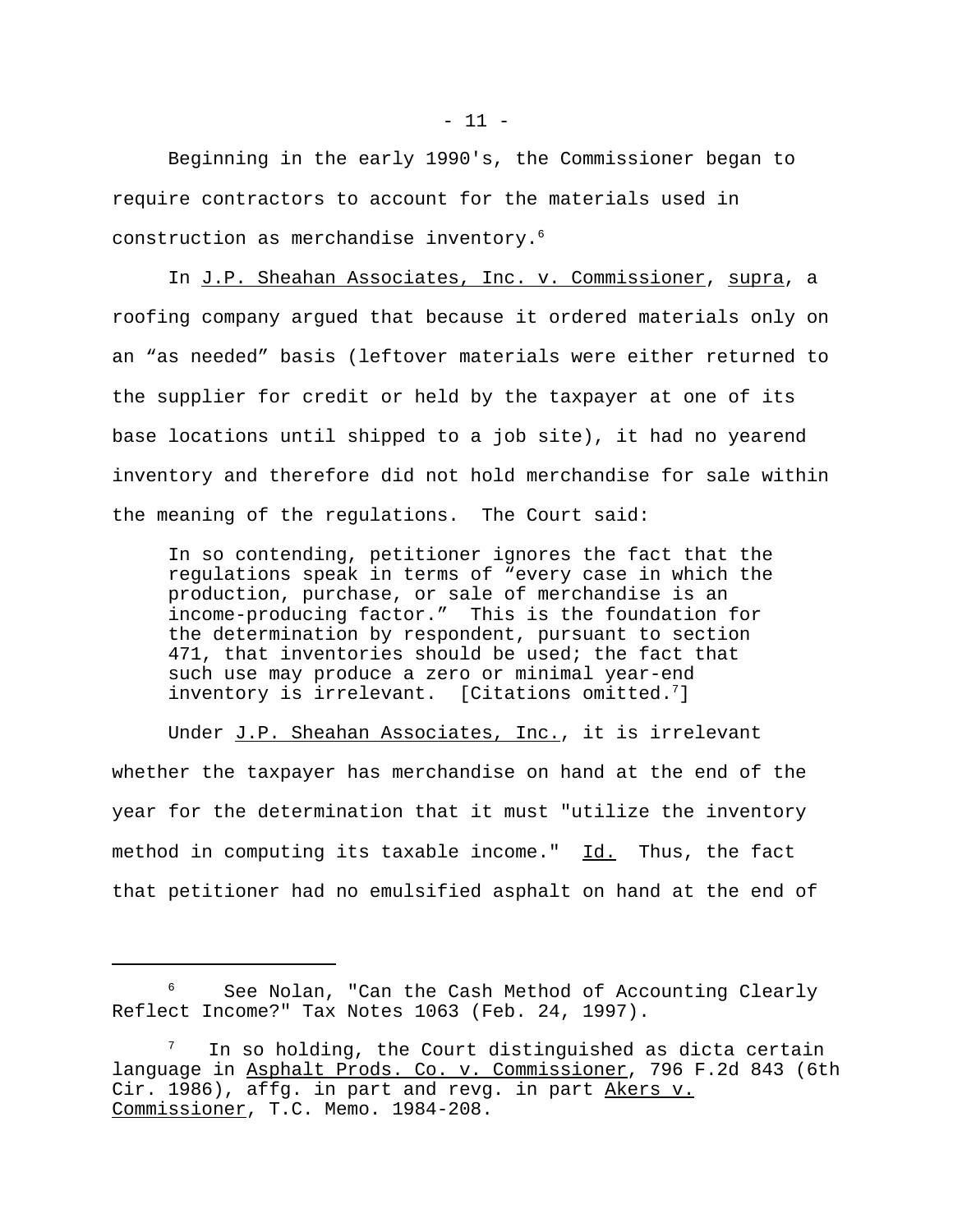the day is not dispositive of the issue of whether it must maintain an inventory.

It is equally clear from J.P. Sheahan Associates, Inc., that before the Commissioner may require the taxpayer to utilize an inventory method of accounting, the taxpayer must (1) produce, purchase, or sell merchandise (2) that is an income-producing factor. Thus, to find that inventories are necessary, we must first find as fact that petitioner produces, purchases, or sells merchandise. Honeywell Inc. v. Commissioner, supra. If so, then we must find that the production, purchase, or sale of that merchandise is an "income-producing factor". Wilkinson-Beane, Inc. v. Commissioner, 420 F.2d at 355; Honeywell Inc. v. Commissioner, supra; sec. 1.471-1, Income Tax Regs.

The fact that petitioner had no emulsified asphalt on hand at the end of the day is not dispositive of whether it must use an inventory method of accounting. We think, however, that there is a significant difference between a taxpayer who has no material on hand at the end of the year because it was returned to the supplier for credit, see, e.g., J.P. Sheahan Associates, Inc. v. Commissioner, supra, and a taxpayer who has no material on hand at the end of the day because of the ephemeral quality of the material. Thus, we consider the ephemeral quality of the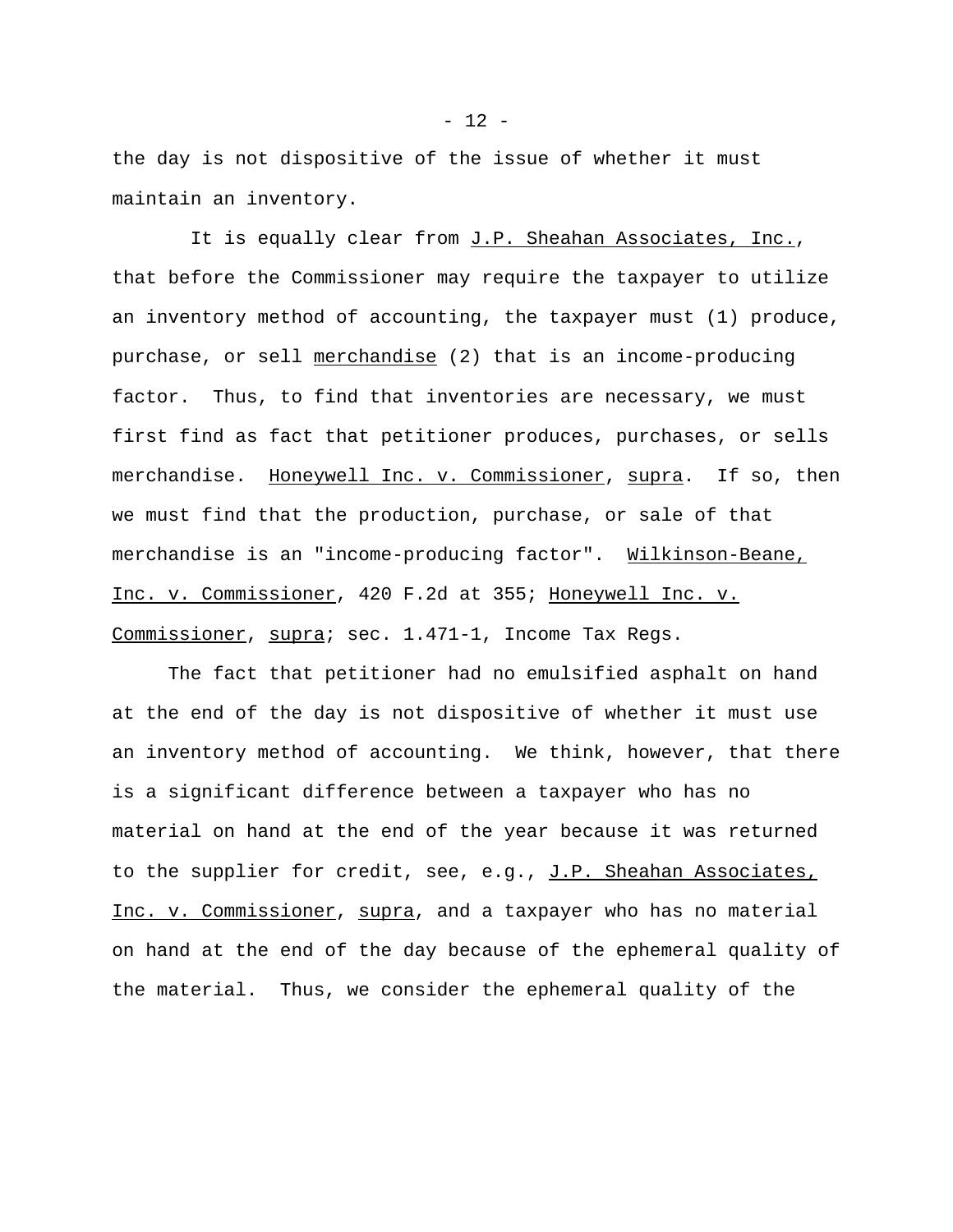emulsified asphalt to be a factor that must be considered in our analysis of whether the emulsified asphalt is "merchandise". $8$ 

Although not specifically defined in the Internal Revenue Code (the Code) or the regulations, courts have held that "merchandise", as used in section 1.471-1, Income Tax Regs., is an item acquired and held for sale. See, e.g., Wilkinson-Beane, Inc. v. Commissioner, supra at 354-355 (a canvassing of authorities in the accounting field yields several definitions, such as "goods purchased in condition for sale," "goods awaiting sale," "articles of commerce held for sale," and "all classes of commodities held for sale"; the common denominator seems to be that the items in question are merchandise if held for sale); Honeywell Inc. v. Commissioner, T.C. Memo. 1992-453 (rotable spare parts are merchandise if they were acquired and held for sale). Whether an item was acquired and held for sale is governed by the substance of the transaction and not its form. Honeywell Inc. v. Commissioner, supra. Thus, to determine whether an item is "merchandise", we must take into account the particular facts and circumstances of the taxpayer in each case and the manner and context in which the taxpayer operates the

 $- 13 -$ 

In construing the word "merchandise" we apply the rule that "'The natural and ordinary meaning of words will be applied [in construing tax statutes] unless the Congress has definitely indicated an intention that they should be otherwise construed'". Wilkinson-Beane, Inc. v. Commissioner, 420 F.2d 352, 354 (1st Cir. 1970) (quoting Huntington Sec. Corp. v. Busey, 112 F.2d 368, 370 (6th Cir. 1940)), affg. T.C. Memo. 1969-79.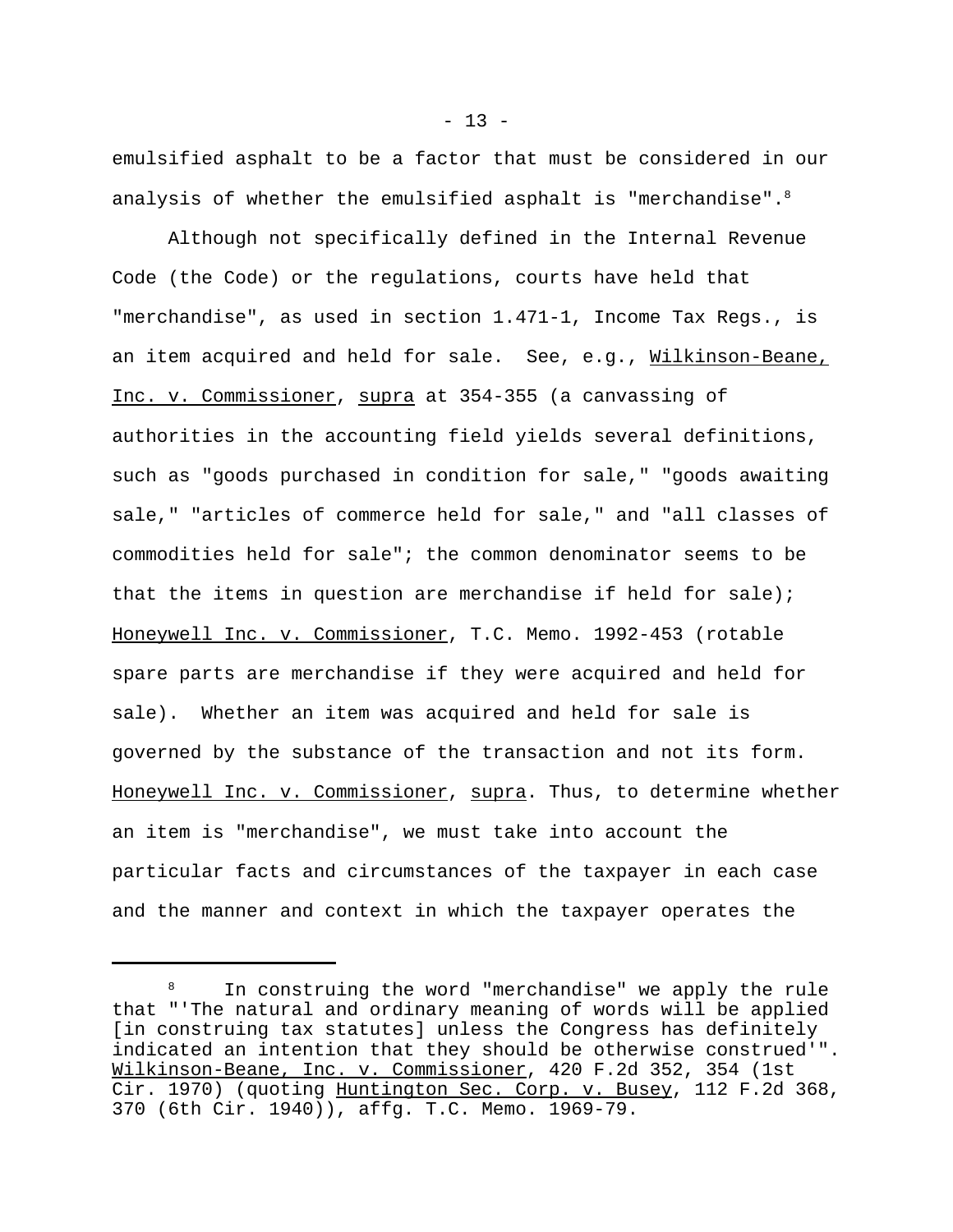business at hand. Wilkinson-Beane, Inc. v. Commissioner, supra; Thompson Elec., Inc. v. Commissioner, T.C. Memo. 1995-292; Honeywell Inc. v. Commissioner, supra; J.P. Sheahan Associates, Inc. v. Commissioner, T.C. Memo. 1992-239.

Previously, this Court has held that a manufacturer/supplier of emulsified asphalt and asphalt products that maintained a yearend inventory of raw materials must use the accrual method of accounting, even though it had no finished product inventory at the end of the year. Akers v. Commissioner, T.C. Memo. 1984-208, affd. on this issue and revd. in part sub nom. Asphalt Prods. Co. v. Commissioner, 796 F.2d 843, 849 (6th Cir. 1986). In Asphalt Prods. Co., the taxpayer was in the business of manufacturing emulsified asphalt from pure asphalt using a chemical treatment and a physical process. It maintained an inventory of raw materials and had a fixed production plant with large tanks in which it was able to preserve the emulsified condition of its finished product, and therefore its marketable quality, indefinitely.<sup>9</sup> The facts of Asphalt Prods. Co. and the case at

<sup>9</sup> Very little road contracting work was done by Asphalt Products in the colder months of December, January, and February. Asphalt Products generally closed its operations completely in mid-December, and all of its employees took vacations from mid-December until early January. Asphalt Products did not keep any finished product in its tanks during the 2-week shutdown period. Akers v. Commissioner, supra.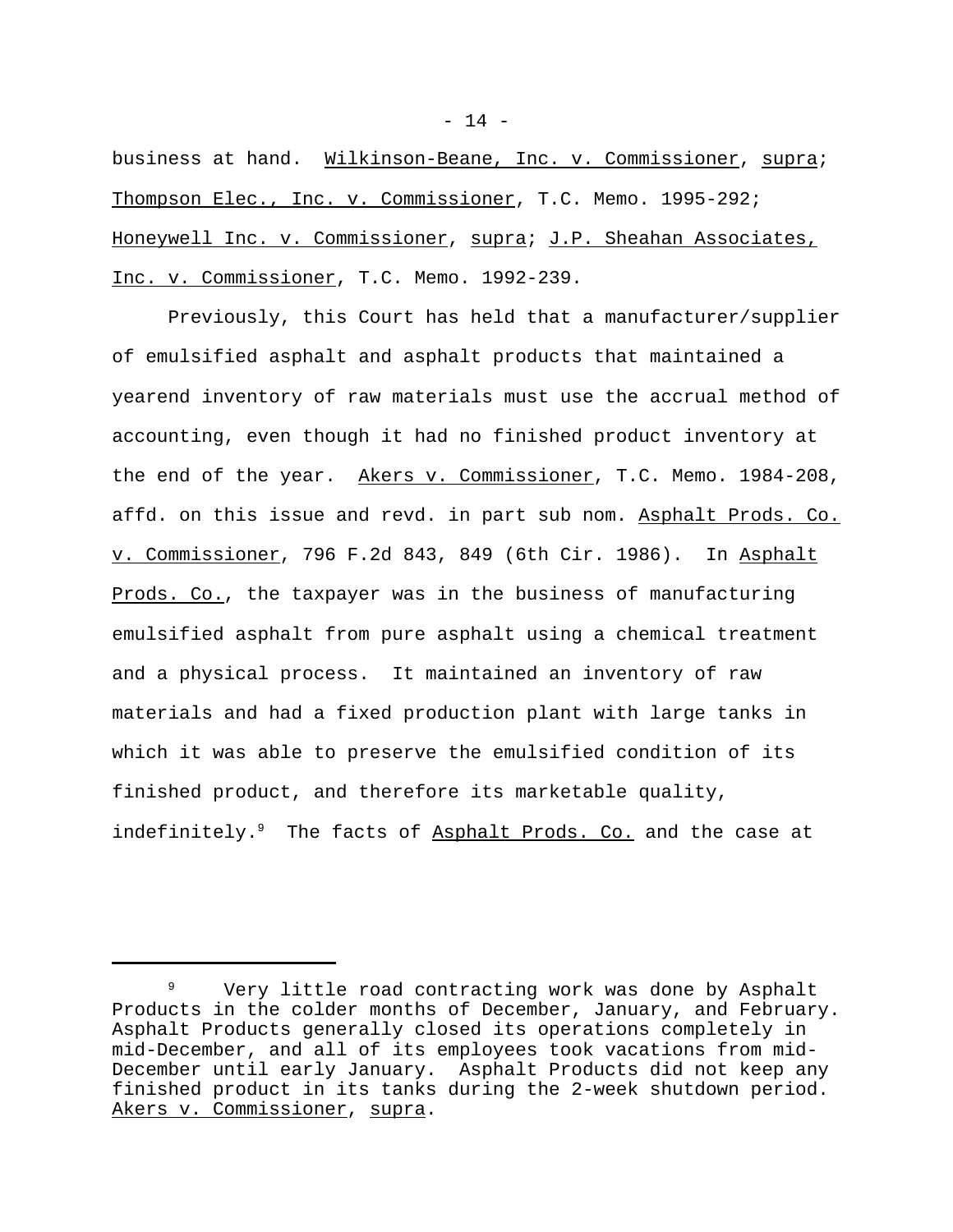hand are clearly distinguishable. Petitioner is in the business of laying emulsified asphalt, not in the business of manufacturing emulsified asphalt. Petitioner acquires asphalt from a producer of emulsified asphalt, has no yearend (or even dayend) inventory of raw materials, and is unable to prevent or even delay the asphalt from becoming rock hard and worthless within 2 to 5 hours of its acquisition from the supplier. Thus, Asphalt Prods. Co. is not dispositive of the issue of whether the asphalt is merchandise sold by petitioner.

In Thompson Elec., Inc. v. Commissioner, supra, the taxpayer used materials such as wiring, conduits, electrical panels, and lighting fixtures in its electrical contracting business. The taxpayer maintained an inventory of unassigned materials on its premises that it used for small contracts, in addition to delivering materials directly from the supplier to its largecontract customers' sites. The taxpayer reported yearend inventory of \$68,617 and \$74,876 for taxable years 1988 and 1989, respectively. We concluded that the material at issue was merchandise which was an income-producing factor even though the taxpayer did not display the material to customers or to the public, the material was not itemized on bids or invoices nor separately charged to the customer, the taxpayer did not sell material separately from its services, and the taxpayer's customers generally did not select the materials to be used. Thus, the fact that petitioner did not sell emulsified asphalt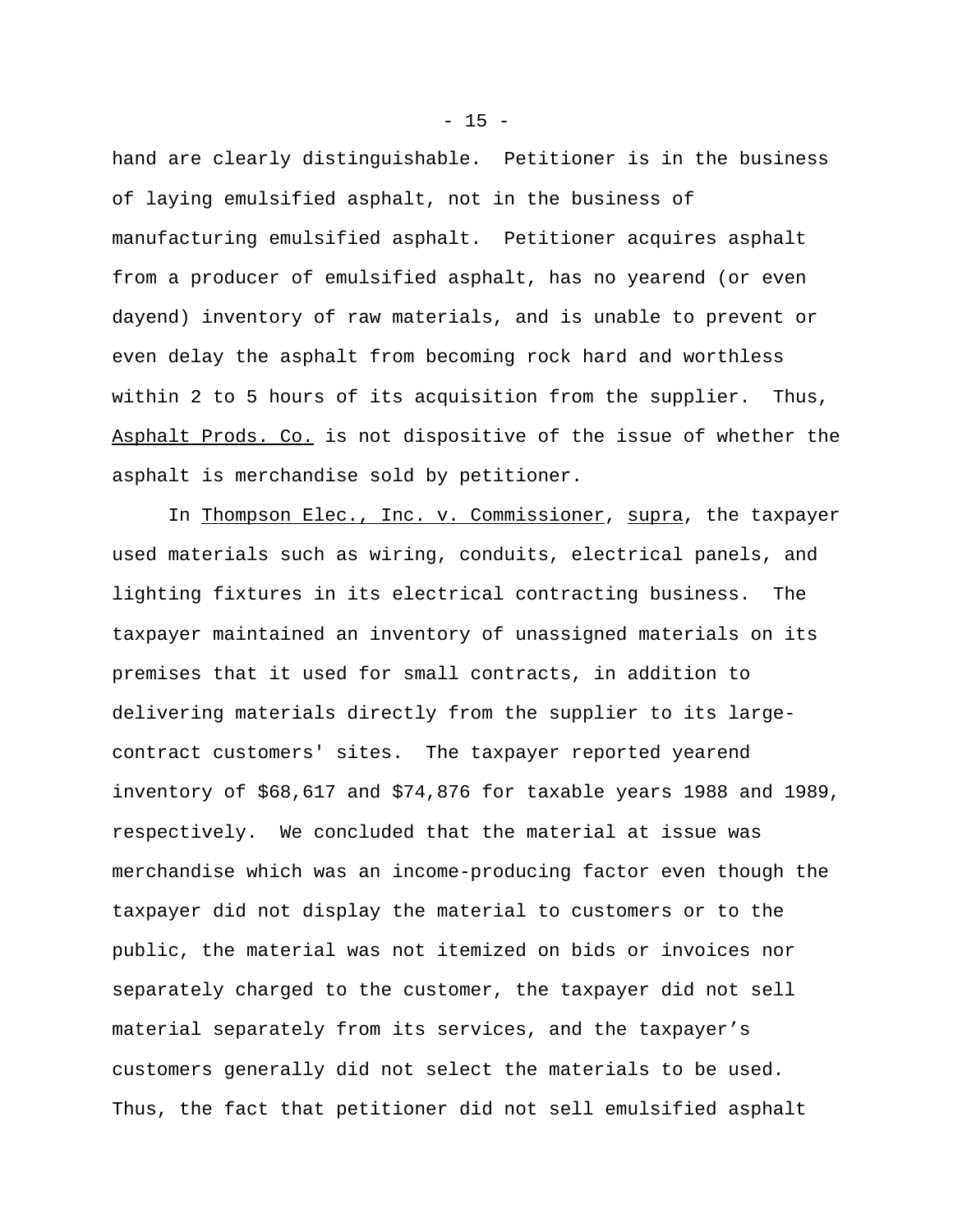separately from its services is not a fact that would preclude asphalt from being merchandise inventory.

The facts of Thompson Elec., Inc., however, are so different from the facts of the instant case that it is not dispositive of the issue of whether asphalt is merchandise. In contrast to the durable quality of the electrical materials that allowed Thompson Electric, Inc., to maintain yearend inventories on its premises, the peculiar physical properties of emulsified asphalt make it impossible for petitioner to have any item to hold for sale at the end of the day at either its clients' sites or its own premises.<sup>10</sup>

The seminal case on the issue of whether material provided in conjunction with the sale of a service is merchandise is Wilkinson-Beane, Inc. v. Commissioner, 420 F.2d 352 (1st Cir. 1970). In Wilkinson-Beane, Inc., the taxpayer was an undertaking establishment that sold caskets as part of its funeral service. In construing the word "merchandise", the court used the ordinary meaning of the word and found that the common denominator in all the definitions was that the items in question are merchandise if they are held for sale.  $Id.$  at 354-355. In finding caskets were

<sup>&</sup>lt;sup>10</sup> Similarly, the instant case is factually distinguishable from J.P. Sheahan Associates, Inc. v. Commissioner, T.C. Memo. 1992-239, on the quality of the material used in the performance of the contracts. In J.P. Sheahan Associates, Inc., the record showed that excess roofing materials were either returned to the seller for credit or held for use on another job.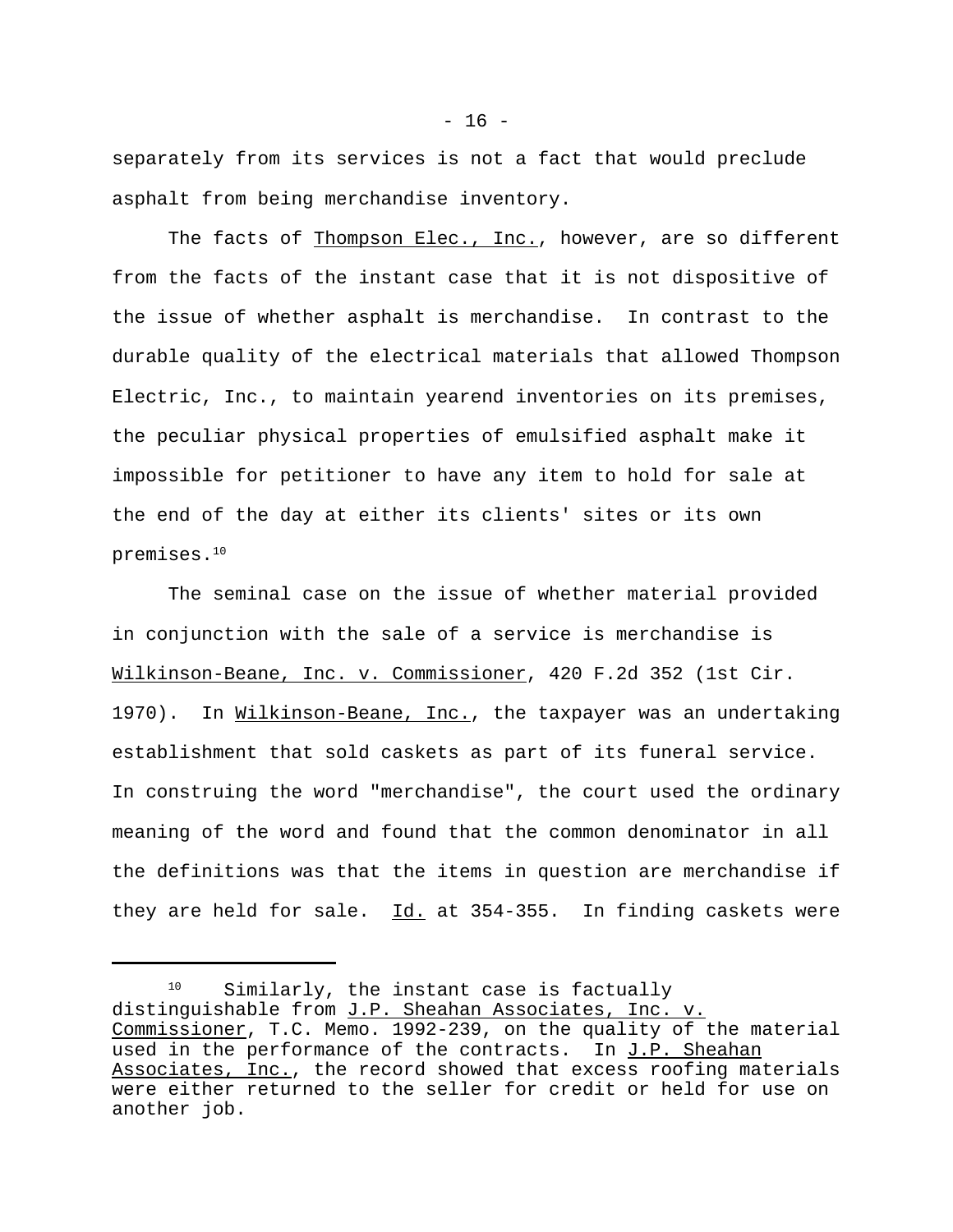merchandise, the court noted that the taxpayer normally kept an inventory of some 35 caskets, that the caskets were not necessarily used during the year they were purchased and occasionally were carried for long periods of time, and that there was a direct relationship between the magnificence of the caskets and the cost of the service. Id.

 The factors that led the court to conclude in Wilkinson-Beane, Inc. that the caskets were merchandise are not present in the instant case. Using the ordinary meaning of the word "merchandise", we find that the physical properties of the emulsified asphalt prevent petitioner from holding it for sale. Unlike the taxpayer in Wilkinson-Beane, Inc., who was able to hold a stockpile of 35 caskets through multiple annual accounting periods without diminished utility, the facts in this case show that from the moment it received the emulsified asphalt from the supplier petitioner was joined in a race that had an unalterable predetermined outcome; within 2 to 5 hours the emulsified asphalt would be rock hard and worthless. Accordingly, under the facts and circumstances of this case, we cannot find that the emulsified asphalt is merchandise.

It is irrelevant that the laid asphalt contained the potential of providing many years of service to its ultimate beneficiary, the owner of the paved surface. The utility that must be considered is that afforded the service provider working with the material. If petitioner was victorious in the race and

- 17 -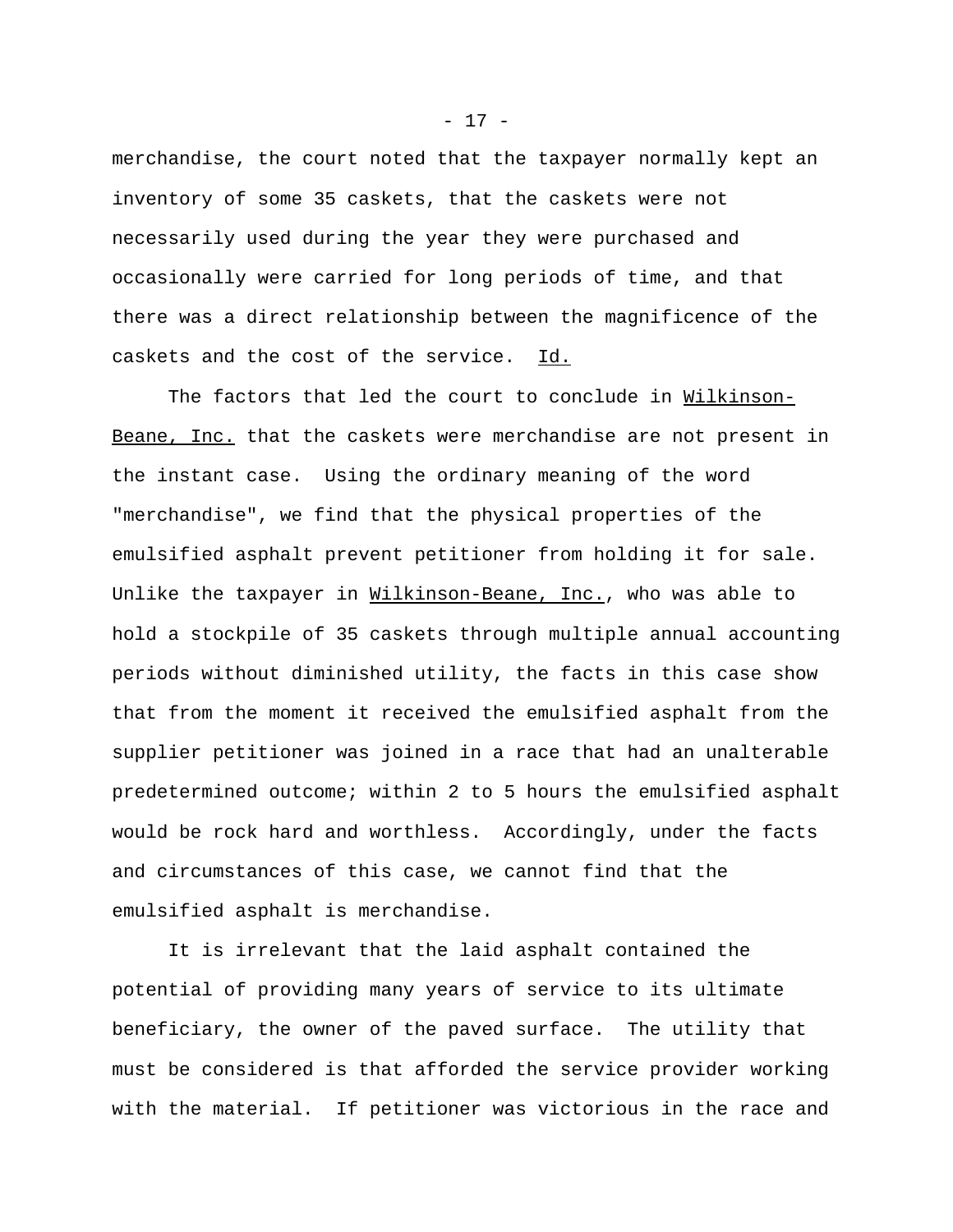the asphalt was laid within the brief period that it remained in its emulsified condition, its change of state into a rock hard solid provided utility only to the owner of the paved surface. If, however, petitioner managed no better than to place or show, and all the emulsified asphalt was not laid within 2 to 5 hours of receipt, the unlaid amount would become entirely and irrevocably worthless to everyone. In either event, the utility provided by the material entirely vanished within 2 to 5 hours of its receipt. This peculiar physical property of the emulsified asphalt is a material difference that distinguishes it from the roofing materials, electrical materials, and caskets of the aforementioned cases.

Furthermore, unlike Wilkinson-Beane, Inc., the variable factor in the cost of the service provided by petitioner was the relative complexity of the client's site, and the additional amount of labor and machinery required to lay the asphalt on a more complex site, not the relative "magnificence" of the material. The facts of the instant case are thus distinguishable from those of Wilkinson-Beane, Inc. and its progeny.

In Knight-Ridder Newspapers, Inc. v. United States, 743 F.2d 781, 790 (11th Cir. 1984), the Court of Appeals for the Eleventh Circuit considered the issue of whether the taxpayer, who was in the business of producing and selling newspapers, was required to use an inventory method of accounting. The taxpayer argued that it was in a service business (the business of providing

- 18 -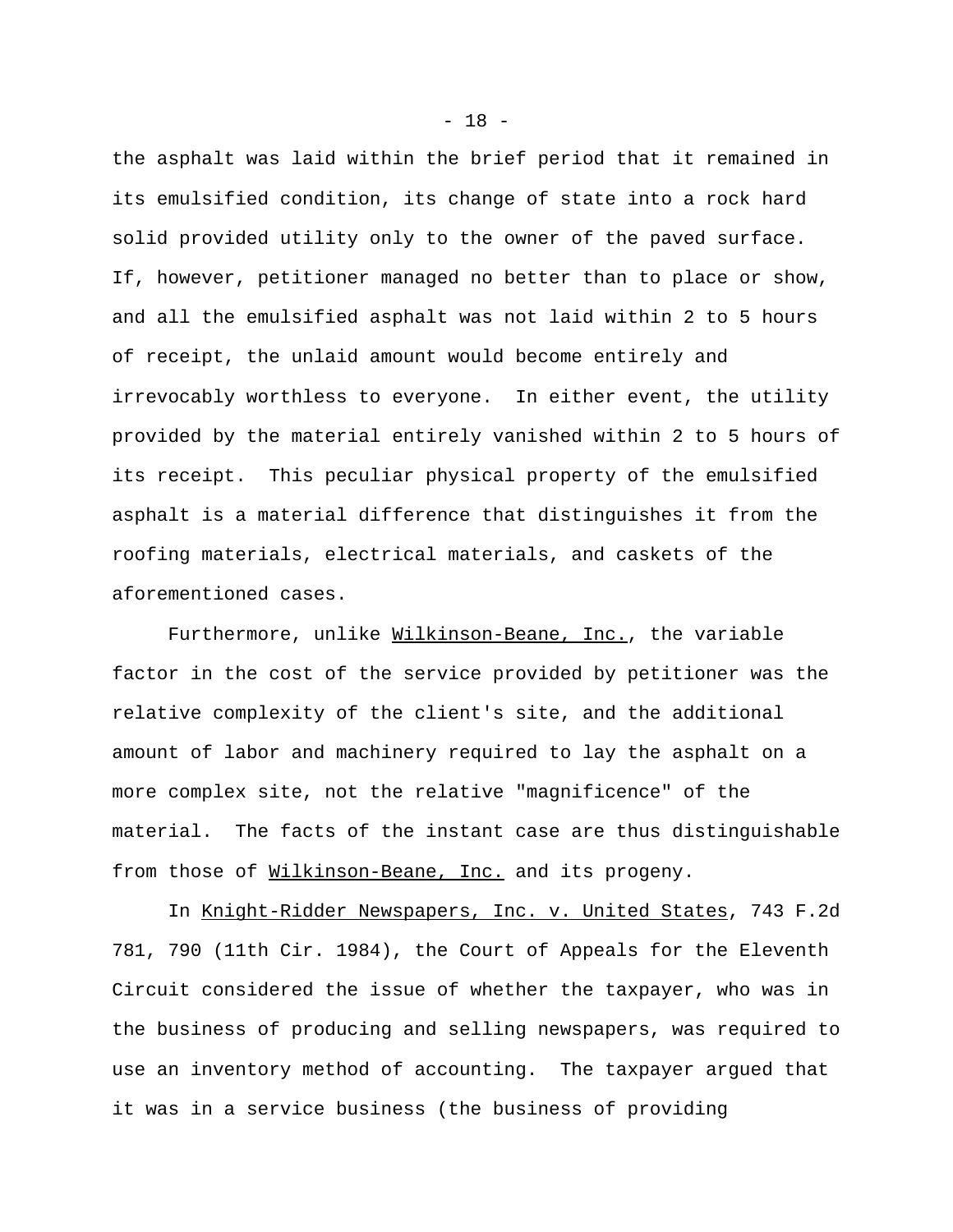information for its readership and running advertisements for its clients), and that it was not the type of merchandiser envisioned by the inventory regulations. Id. The court found that even though the taxpayer sold an extremely perishable commodity (a 2 day-old newspaper is stale), and therefore it had virtually no inventories of finished goods, the taxpayer was required to account for inventories because the sale of merchandise was an income-producing factor and there was a significant fluctuation of newsprint and ink on hand, which had a significant effect on taxable income. Id. at 790-791.

The Court of Appeals also stated that in deciding whether a taxpayer must adopt inventories, the size of the account and the fluctuations are relevant.  $\underline{Id.}$  at 791. After discussing the language in section 1.471-1, Income Tax Regs., that requires inventories in "every case in which the \* \* \* sale of merchandise is an income-producing factor", the court said:

Nevertheless, given that the ultimate goal of the regulation is "to reflect taxable income correctly," id., we hold that purpose is not served where inventories and inventory fluctuations would be de minimis and have virtually no effect on the reflection of income. \* \* \* On the other hand, if either the absolute level of the inventory account or its fluctuation during the year would be substantial, then the taxpayer must use inventories if it meets the other requirements of section 1.471-1. [Id.]

See also Ezo Products v. Commissioner, 37 T.C. 385, 393 (1961).

Similarly, in Asphalt Prods. Co. v. Commissioner, 796 F.2d at 849, the court said, in dicta: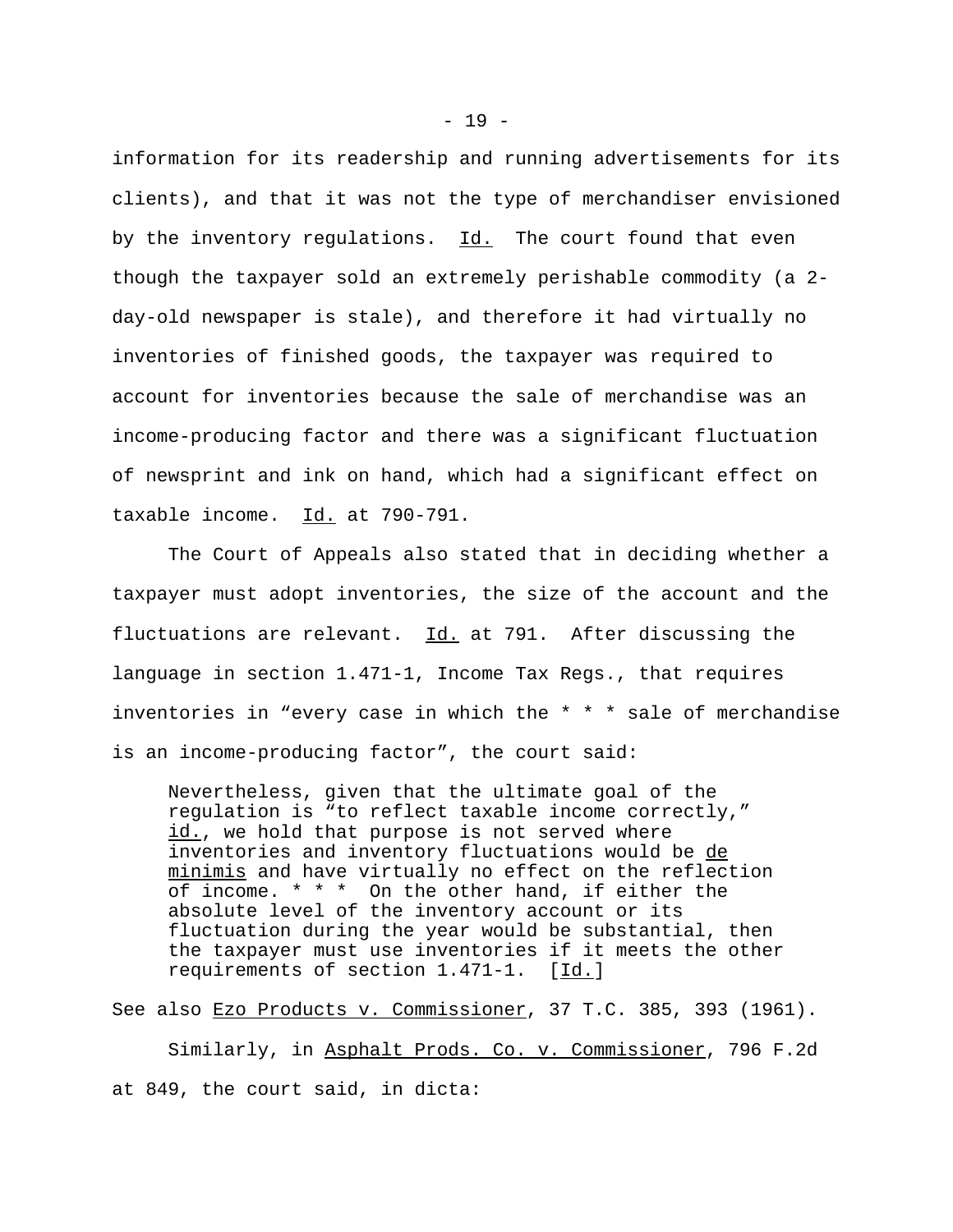If the temporary and rather insignificant increase in inventories of raw materials had been the only basis for the Commissioner's determination, we would have been inclined to find an abuse of discretion. We do not construe the Code provisions and regulations relating to inventories in the absolute terms adopted by the Commissioner and the Tax Court. \* \* \*

In contrast to the facts of Knight-Ridder Newspapers, Inc., petitioner has no raw materials inventory; thus, there is no fluctuation in either the absolute value or the value relative to taxable income. Furthermore, we are unable to find as a fact that the emulsified asphalt is merchandise. Thus, we find no factual or legal indicators in Knight-Ridder Newspapers, Inc. that lead us to conclude that petitioner must use an inventory method of accounting.

Our analysis of the material at issue, and our finding that under the facts and circumstances of this case the ephemeral quality of the emulsified asphalt bars its inclusion in the class of goods or commodities held for sale as "merchandise", support a conclusion that is different from, but not contrary to, the holdings in Wilkinson-Beane, Inc. and its progeny.

We do not interpret section 1.471-1, Income Tax Regs., to require that if a material is an income-producing factor it must, per se, be "merchandise". The section provides that "inventories \* \* \* are necessary in every case in which the production, purchase, or sale of merchandise is an income-producing factor". Sec. 1.471-1, Income Tax Regs. (emphasis added). Thus, we find that the emulsified asphalt is a supply consumed in the operation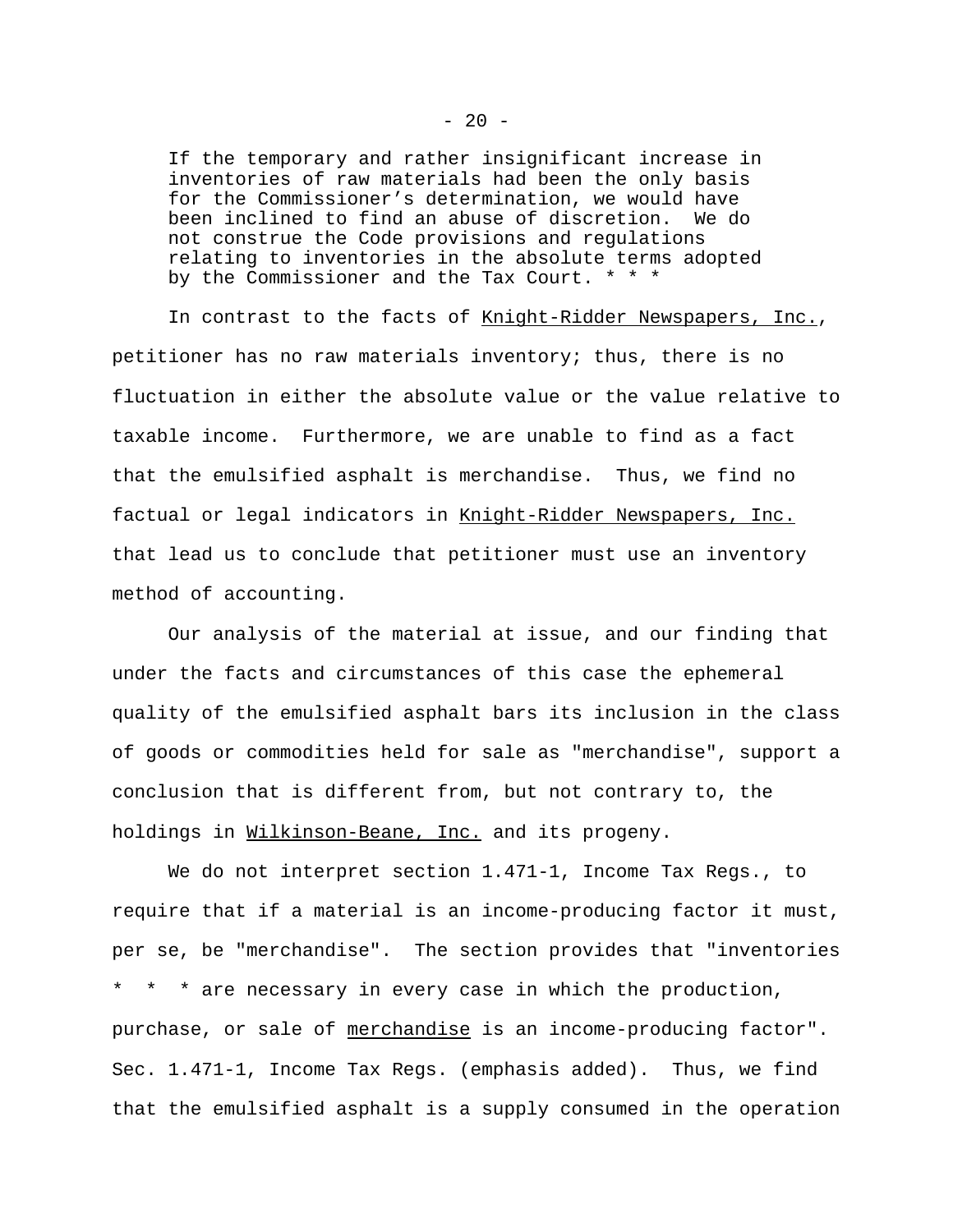of petitioner's service business, not merchandise. The expense of the asphalt is properly deducted under section 162 and the regulations thereunder. $11$ 

Since the emulsified asphalt is not merchandise, we do not reach the question of whether "merchandise is an income-producing factor" in petitioner's business.

#### B. Inventory

In construing the word "inventory" we note that the natural and ordinary meaning of words will be applied in construing tax statutes unless the Congress has definitely indicated an

 $11$  Furthermore, treating the emulsified asphalt as a supplies expense because it is consumed in providing service to a client is not a treatment unique to this case. For instance, the Commissioner has issued guidance regarding expensing material consumed in providing service to the taxpayer's customers, see, e.g., Rev. Rul. 75-407, 1975-2 C.B. 196 (public utility should continue to deduct the cost of fuel actually consumed and used to generate electricity distributed during its taxable year), and for expensing materials consumed in operation of a taxpayer's business, see, e.g., Rev. Rul. 90-65, 1990-2 C.B. 41 (the cost of unrecovered platinum from prills used in refining petroleum is a material or supply expense allowed under sec. 1.162-3, Income Tax Regs., during period prills are in use; the expense is then required to be capitalized as provided under sec. 263A).

In addition, provided the taxpayer can verify the amount of the expense, the Commissioner has allowed deductions for supplies transferred to clients in the operation of taxpayer's service business. See, e.g., Tomsykoski v. Commissioner, T.C. Memo. 1974-105 (drugs and supplies provided free of charge to patients).

Finally, this Court has held that supplies consumed in the provision of a service are not subject to sec. 1.471-1, Income Tax Regs. See, e.g., Smith Leasing Co. v. Commissioner, 43 T.C. 37, 40-41 (1964) (truck leasing company allowed to charge cost of gasoline, tires and tubes, and replacement parts directly to expense).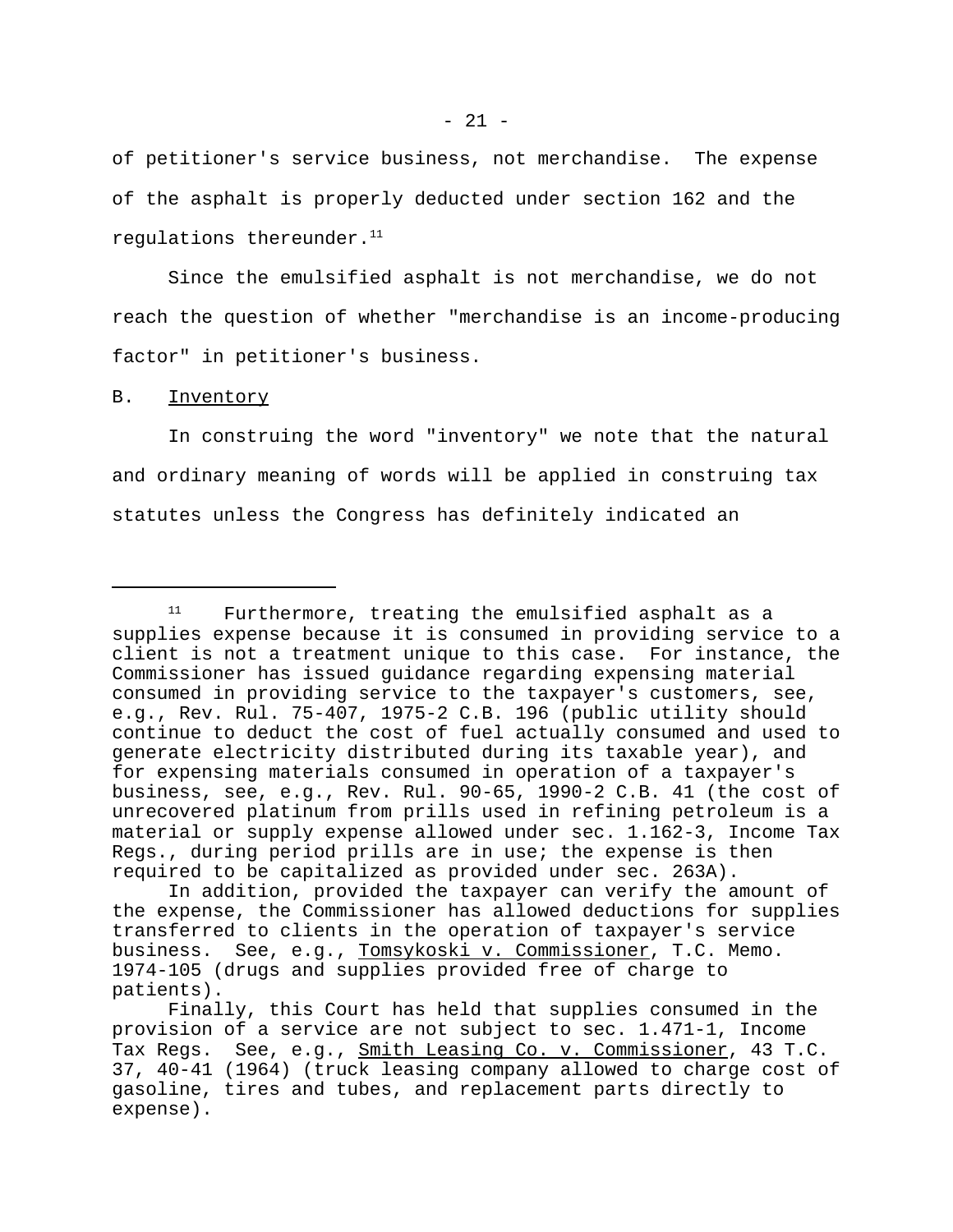intention that they should be otherwise construed.<sup>12</sup> See supra note 8. Inventory is, simply stated, property that is held for sale. Grant Oil Tool Co. v. United States, 108 Ct. Cl. 620, 381 F.2d 389, 397 (1967).

We have found that the emulsified asphalt is not merchandise held for sale by petitioner in the operation of petitioner's service business, and that petitioner does not keep any raw materials or finished goods on hand. Previously, the Court of Appeals for the Second Circuit considered the fact that the taxpayer had no stock or merchandise on hand and no warehouse or storeroom for merchandise, and that goods were delivered directly from the manufacturer to the customer, to be conclusive in finding that the taxpayer did not maintain inventories. See Simon v. Commissioner, 176 F.2d 230, 232 (2d Cir. 1949) (buyer

<sup>12</sup> "Inventory" is defined in The Random House College Dictionary (1982) as:

<sup>1.</sup> a detailed, often descriptive, list of articles, giving the code number, quantity, and value of each; catalog. \* \* \* 3. a complete listing of merchandise or stock on hand, raw materials, etc., made each year by a business concern. 4. the objects or items represented on such a list, as a merchant's stock of goods. 5. their aggregate value. Similarly, "inventory" is defined in Webster's Second New International Dictionary (1957) as:

<sup>1.</sup> an account, catalog, or schedule, made by an executor or administrator, of all the goods and chattels, and sometimes of the real estate, of a deceased person; a list of the property of a person or estate; hence an itemized list of goods or valuables, with their estimated worth; specif., the annual account of stock taken in any business; \* \* \* 2. Inventoriable goods, hence stock of such; \* \* \* .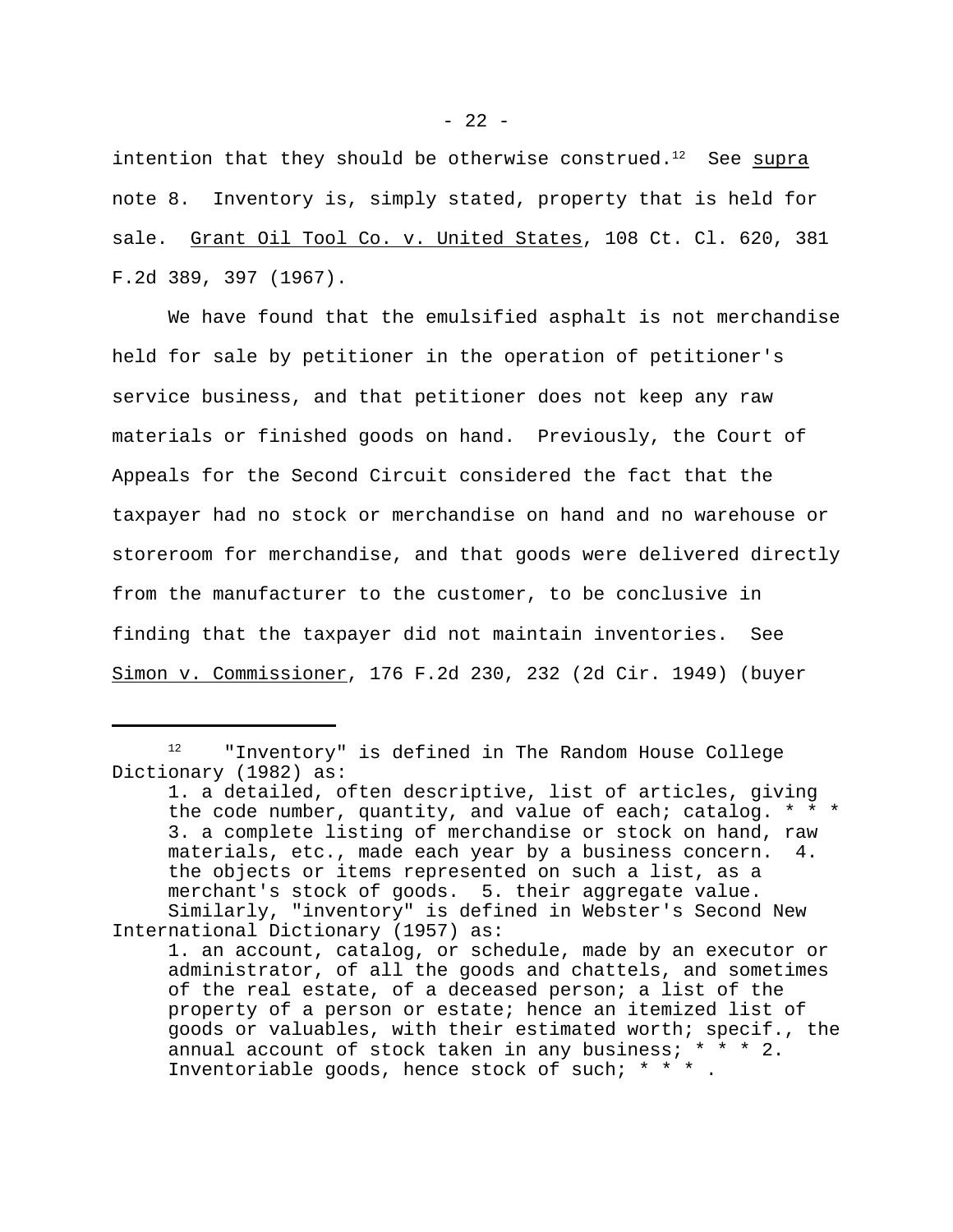and seller of paper box-board maintained no inventory, was not engaged in business of "merchandising" requiring use of accrual method in computing income for Federal income tax purposes).<sup>13</sup> If petitioner made "a complete listing of merchandise or stock on hand, raw materials, etc.", either at the beginning or end of any day, there could be nothing to list; thus, the amount and value of petitioner's opening and closing inventory would always be zero. $14$  Therefore, we hold that petitioner does not maintain inventories.

# C. Accrual Method of Accounting

Petitioner used the cash receipts and disbursements method of accounting (cash method) to report its income for the taxable

Need of Inventories.--In order to reflect the net income correctly, inventories at the beginning and end of each taxable year are necessary in every case in which the production, purchase, or sale of merchandise is an incomeproducing factor. \* \* \* Merchandise should be included in the inventory only if title thereto is vested in the taxpayer. Accordingly, the seller should include in his inventory goods under contract for sale but not yet segregated and applied to the contract and goods out upon consignment, but should exclude from inventory goods sold (including containers), title to which has passed to the purchaser. A purchaser should include in inventory merchandise purchased (including containers), title to which has passed to him, although such merchandise is in transit or for other reasons not been reduced to physical possession, but should not include goods ordered for future delivery, transfer of title to which has not yet been effected.

<sup>14</sup> Although cognizant of this fact, respondent proposes to require petitioner to use an inventory method of accounting "as if" petitioner had merchandise or stock on hand.

<sup>&</sup>lt;sup>13</sup> Interpreting the requirements of Reg. 111, sec.  $29.22(c)-1$ . For the taxable year before the court, Req. 111, sec. 29.22(c)-1 provided: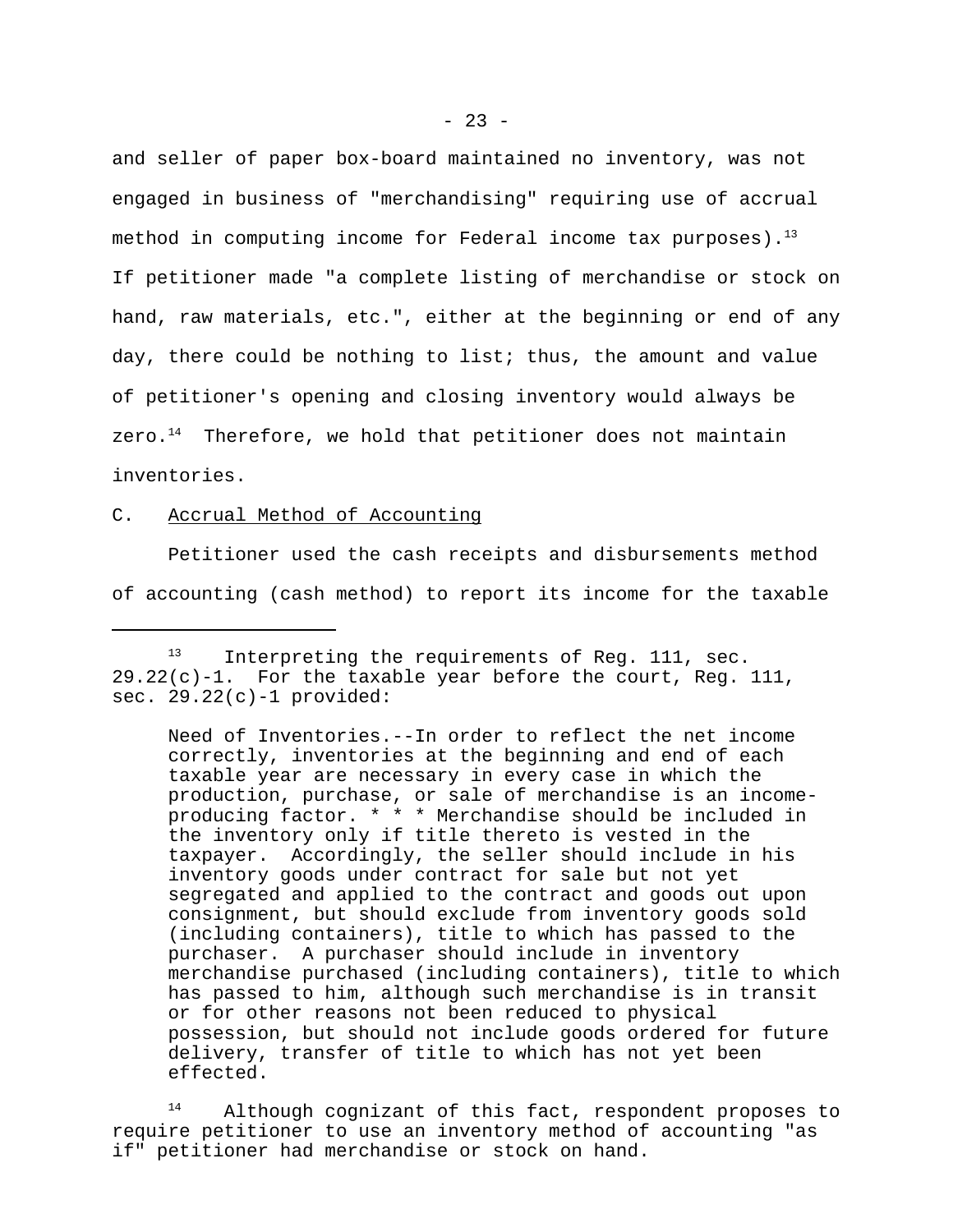years at issue. Respondent determined that petitioner had inventories and therefore was required to use the accrual method of accounting. We have found that petitioner has no merchandise inventories; however, our finding does not preclude the possibility that petitioner may be required to use the method of accounting selected by respondent in order to clearly reflect income.

The issue we must decide is whether respondent's determination that petitioner must report its income on the accrual method of accounting constitutes an abuse of discretion. The Commissioner is granted broad discretion in determining whether a taxpayer's use of an accounting method clearly reflects income. Sec. 446(b); United States v. Catto, 384 U.S. 102, 114 & n.22 (1966), rehearing denied 384 U.S. 981 (1966); Commissioner v. Hansen, 360 U.S. 446, 468 & n.12 (1959); Lucas v. American Code Co., 280 U.S. 445, 449 (1930). No method of accounting is acceptable unless, in the opinion of the Commissioner, it clearly reflects income. Sec.  $1.446-1(a)(2)$ , Income Tax Reqs. Thus, a prerequisite to the Commissioner's requirement that a taxpayer change its present method of accounting is a determination that the method used by the taxpayer does not clearly reflect income. Sec. 446(b); Hallmark Cards, Inc. v. Commissioner, 90 T.C. 26, 31 (1988).

Whether an abuse of discretion has occurred depends on whether the Commissioner's determination is without sound basis in fact or law. Ansley-Sheppard-Burgess Co. v. Commissioner, 104

- 24 -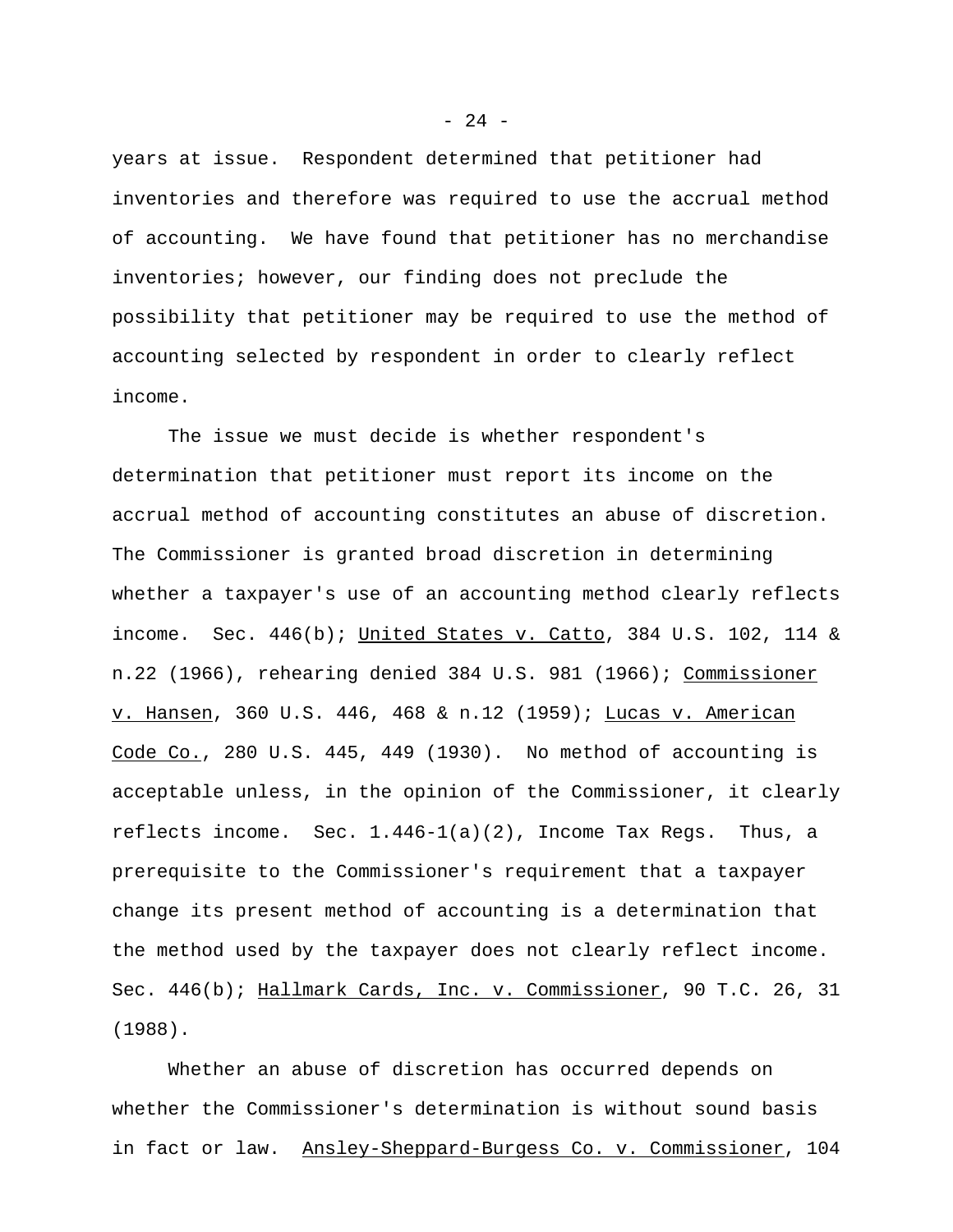T.C. at 371; Ford Motor Co. v. Commissioner, 102 T.C. 87, 91-92 (1994), affd. 71 F.3d 209 (6th Cir. 1995); see Cole v. Commissioner, 586 F.2d 747, 749 (9th Cir. 1981), affg. 64 T.C. 1091 (1975). The reviewing court's task is not to determine whether, in its own opinion, the taxpayer's method of accounting clearly reflects income but to determine whether there is an adequate basis in law for the Commissioner's conclusion that it does not. Ansley-Sheppard-Burgess Co. v. Commissioner, supra at 371; Hospital Corp. of Am. v. Commissioner, T.C. Memo. 1996-105. Consequently, section 446 imposes a heavy burden on the taxpayer disputing the Commissioner's determination on accounting matters. Thor Power Tool Co. v. Commissioner, 439 U.S. 522, 532-533 (1979). To prevail, a taxpayer must establish that the Commissioner's determination is "clearly unlawful" or "plainly arbitrary". Id. However, if the taxpayer's method of accounting is specifically authorized by the Code or the regulations thereunder and has been applied on a consistent basis, the Commissioner is ordinarily not permitted to reject the taxpayer's method, as not providing a clear reflection of income, and require the use of another method. Hallmark Cards, Inc. v. Commissioner, supra at 31; Peninsula Steel Prods. & Equip. Co. v. Commissioner, 78 T.C. 1029, 1050 (1982). Furthermore, this Court has held that the Commissioner cannot require a taxpayer to change from an accounting method which clearly reflects income to an alternate method of accounting merely because the Commissioner considers the alternate method to more clearly reflect the

 $- 25 -$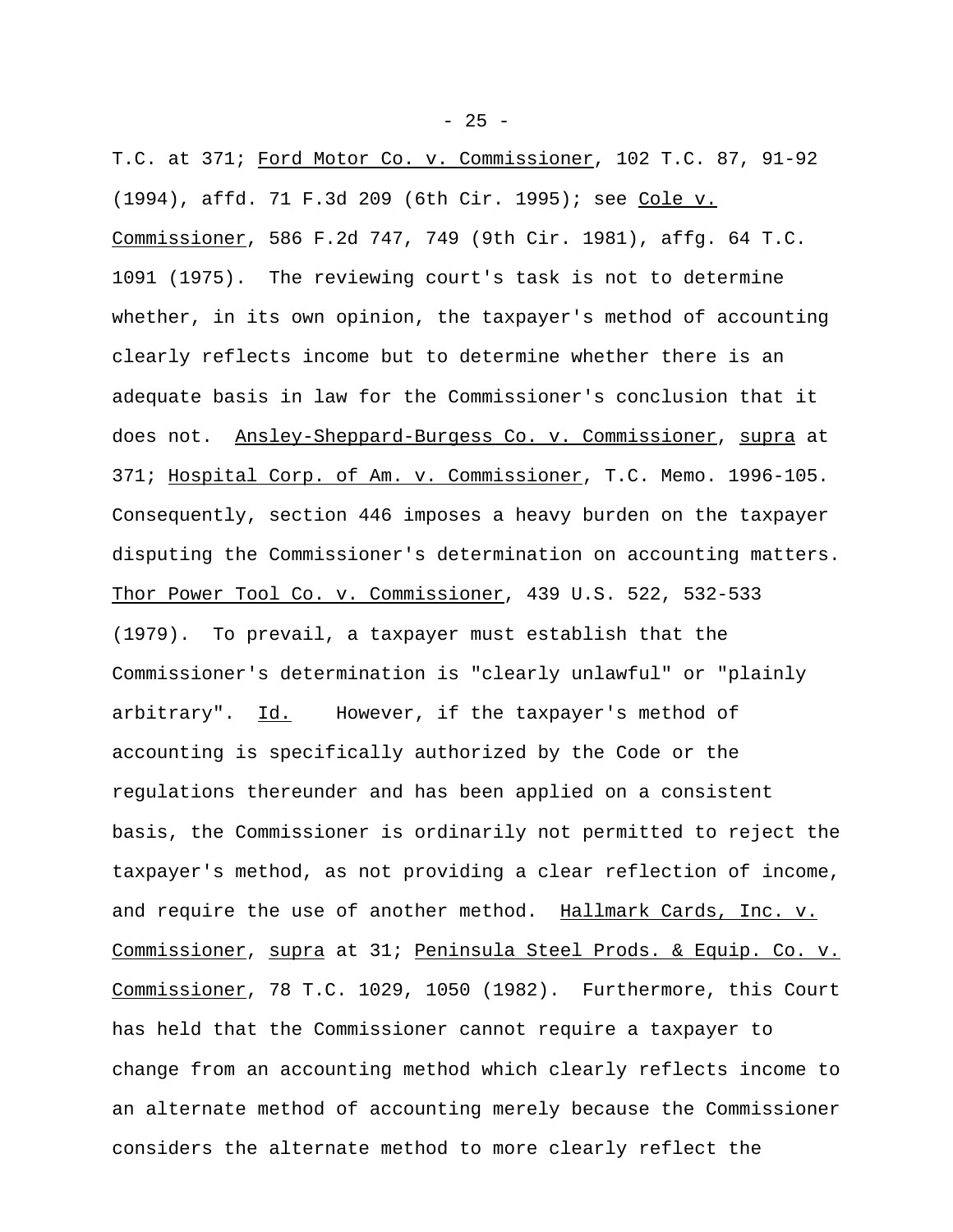taxpayer's income. Molsen v. Commissioner, 85 T.C. 485, 498 (1985); Peninsula Steel Prods. & Equip. Co. v. Commissioner, supra at 1045; Bay State Gas Co. v. Commissioner, 75 T.C. 410, 422 (1980), affd. 689 F.2d 1 (1st Cir. 1982).

Section 446 specifically authorizes a taxpayer to use the cash receipts and disbursements method of accounting (cash method) to compute taxable income, provided it is the method of accounting the taxpayer regularly uses to compute his income in keeping his books, and it clearly reflects income. Sec. 446(a),  $(b)$  and  $(c)(1)$ .

Generally, under the cash method of accounting, an item of income or expense is reported when received or paid without regard to the economic events giving rise to the item. On the other hand, under the accrual method of accounting, an item of income or expense generally is reported for the accounting period during which all the events have occurred which fix the taxpayer's right to receive the item of income or which establish the fact of liability giving rise to the deduction, and the amount thereof can be determined with reasonable accuracy. Hallmark Cards, Inc. v. Commissioner, supra at 32; secs. 1.446-  $1(c)(1)(ii)$ ,  $1.451-1(a)$ , Income Tax Reqs. Thus, each method properly applied to the same facts may yield different results.

This Court is aware that "By definition, the cash method may result in mismatching between expenses and income where expenses are paid in a year prior to the receipt of the related income." RLC Indus. Co. v. Commissioner, 98 T.C. 457, 493 n.29 (1992),

 $- 26 -$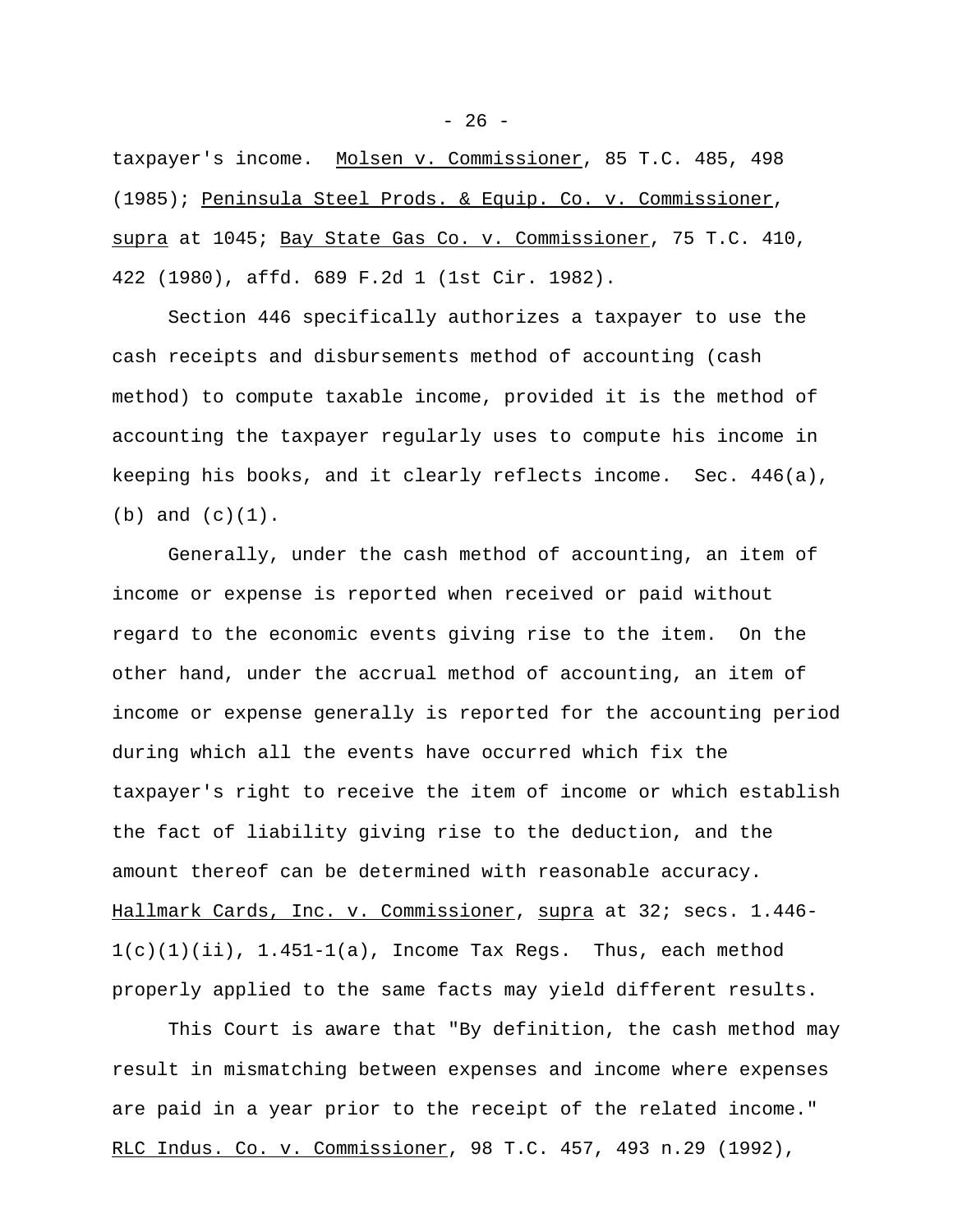affd. 58 F.3d 413 (9th Cir. 1995). However, mismatches between expenses and income will over time tend to cancel out provided no attempt is made to unreasonably prepay expenses or purchase supplies in advance. Van Raden v. Commissioner, 71 T.C. 1083, 1104 (1979), affd. 650 F.2d 1046 (9th Cir. 1981). Respondent did not contend that petitioner attempted to unreasonably prepay expenses or purchase supplies in advance. In fact, petitioner paid its suppliers only after receiving payment from its clients.<sup>15</sup> Therefore, in this case, income and expenses were not mismatched.<sup>16</sup>

Furthermore, respondent's determination that petitioner's use of the accrual method of accounting would increase its income tax liability for taxable years 1989 and 1990 by \$111,613 and \$775, respectively, is not, per se, indicative that petitioner's use of the cash method failed to clearly reflect income. RLC

Petitioner is billed by the asphalt supplier, and that invoice is due within 30 days. When a job is complete, petitioner bills its client and creates an account receivable. Petitioner pays the invoice when the client pays petitioner. Thus, we can conclude that if petitioner pays its supplier's invoices on time, then petitioner receives payment from its customers within 30 days of completing the paving job.

<sup>&</sup>lt;sup>16</sup> The accrual method requires a taxpayer to recognize income in the taxable year when all the events have occurred that fix the right to receive the income and the amount can be determined with reasonable accuracy (the "all-events test"), secs. 1.446-1(c)(1)(ii)(A), 1.451-1(a), Income Tax Regs., rather than when the taxpayer actually receives payment. Accordingly, under the accrual method petitioner would be required to recognize income when petitioner completes each paving job; i.e., approximately 30 days earlier than when it recognizes income under the cash method.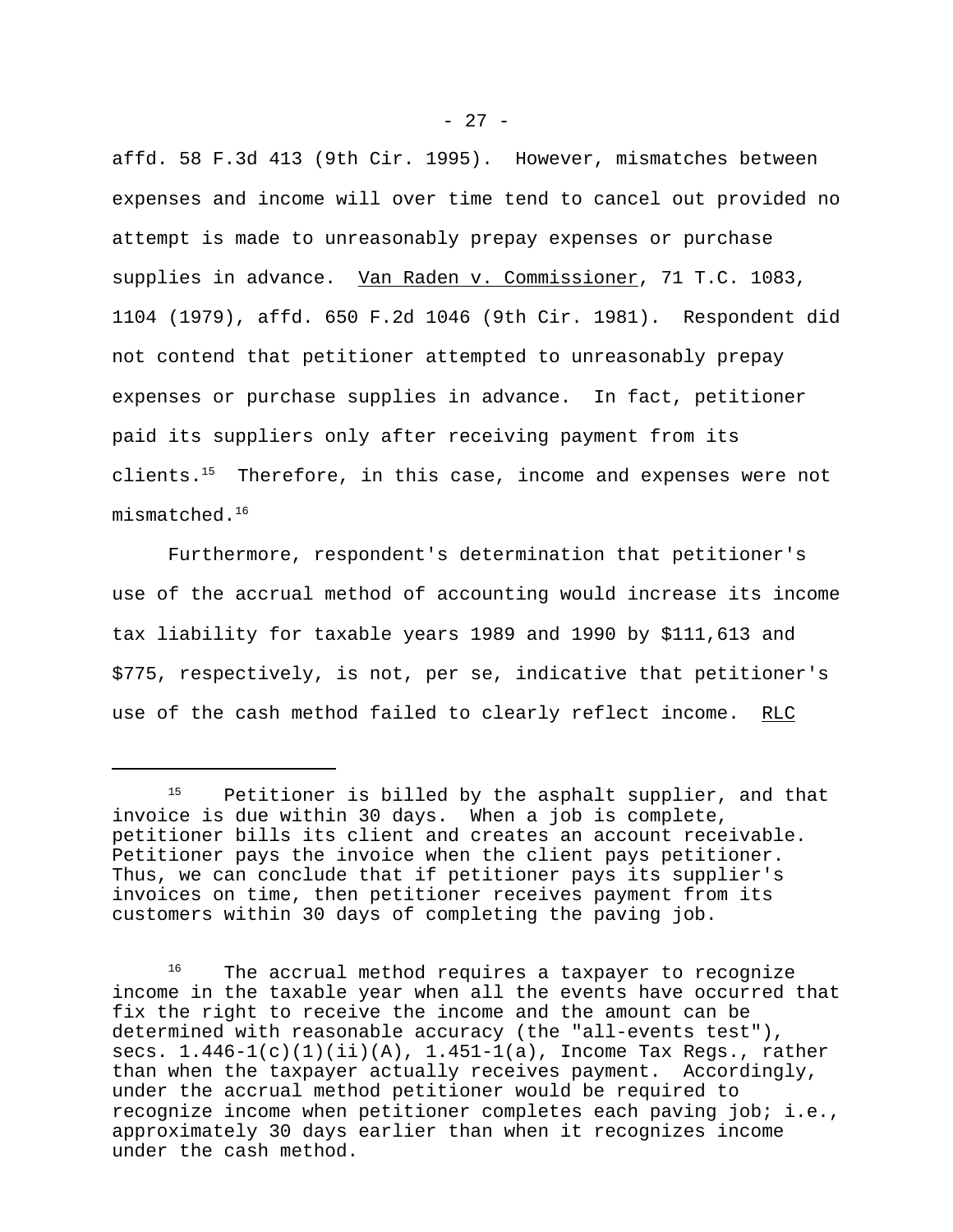$- 28 -$ 

Indus. Co. v. Commissioner, supra at 503. The best method is not necessarily the one that produces the most tax in a particular year. Id.

Respondent's final argument is that if petitioner is to establish that respondent has abused her discretion, petitioner must demonstrate substantially identical results between petitioner's method and the method selected by respondent. We disagree. We have found that petitioner does not have any inventories. Respondent's contention that we must apply the substantial-identity-of-results test<sup>17</sup> in cases where the taxpayer is not required to maintain an inventory is without support in the case law. Ansley-Sheppard-Burgess Co. v.

<sup>&</sup>lt;sup>17</sup> The substantial-identity-of-results test is a judicial creation; the test was first articulated in Wilkinson-Beane, Inc. v. Commissioner, 420 F.2d 352 (1st Cir. 1970). In that case, a cash-method taxpayer who was required to maintain an inventory and thus report income on the accrual basis argued that the difference in income determined by the method it used and the method selected by the Commissioner was negligible. The court found that where the Commissioner has determined that the accounting method used by a taxpayer does not clearly reflect income, in order to prevail, "the taxpayer must demonstrate substantial identity of results between his method and the method selected by the Commissioner." Id. at 356.

In Ansley-Sheppard-Burgess Co. v. Commissioner, 104 T.C. 367, 377 (1995), we held that a taxpayer that is required to use the inventory method of accounting must meet the substantialidentity-of-results test in order to show that the Commissioner's determination requiring it to change from the cash method to the accrual method of accounting was an abuse of discretion. However, respondent's contention that we must apply the substantial-identity-of-results test in cases where the taxpayer is not required to use an inventory is without support in case law. Id.